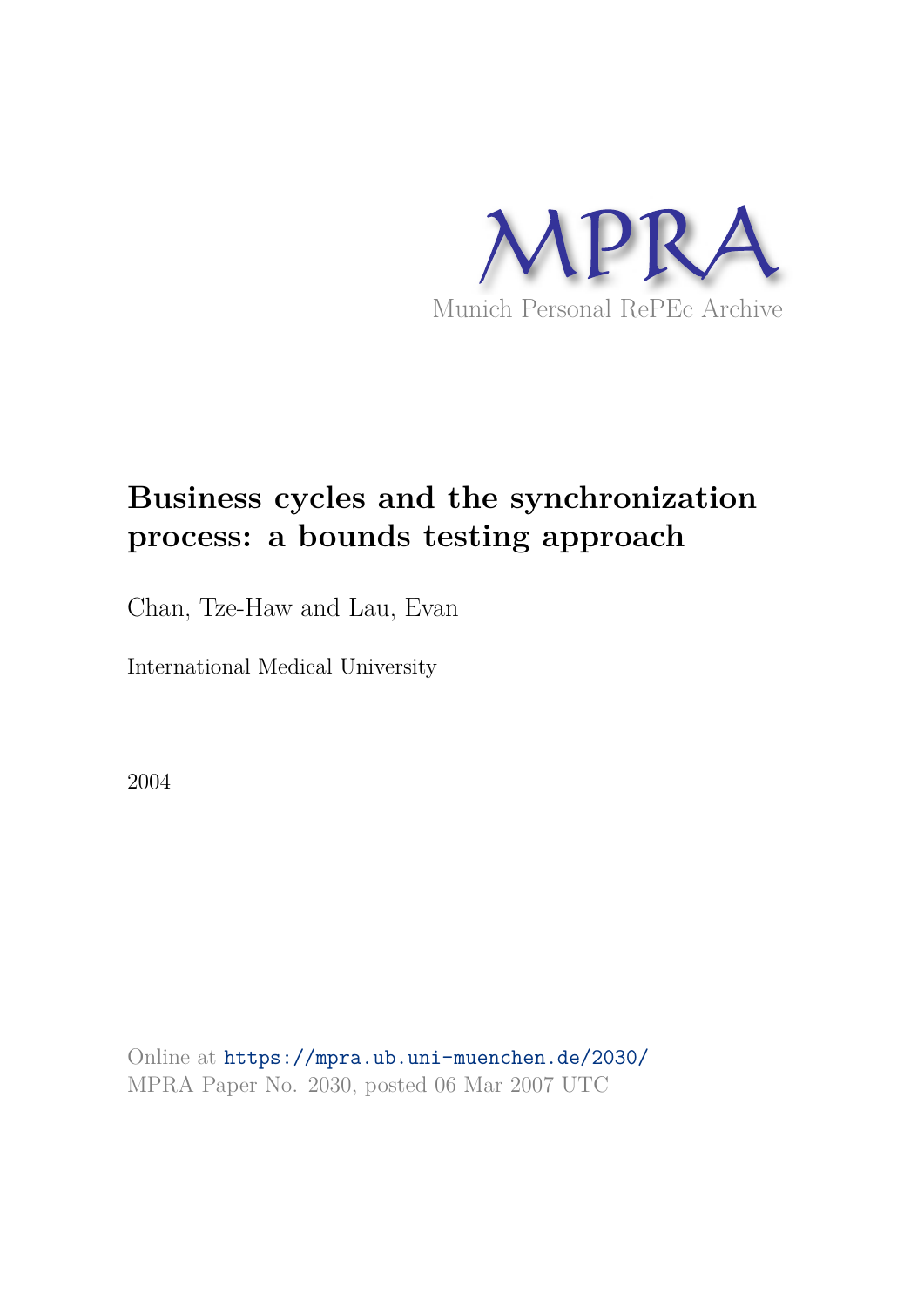IJ-55 Received 21/4/04; as IJ-55-1 (amended by author); IJ-55-2 (LSA/CYL – 7/5/04); as IJ 55-2 (after author's amendments; LSA added into the text on page 5 and bottom of Figure 5a the five comments from author's reply to the first reviewer, 26/6/04)

# BUSINESS CYCLES AND THE SYNCHRONIZATION PROCESS: A BOUNDS TESTING APPROACH

Chan Tze Haw Senior Data Analyst Medical Education Research Unit (MERU) International Medical University Sesama Centre, Plaza Komanwel, Bukit Jalil, 57000 Kuala Lumpur **Corresponding author**: Chan Tze Haw. Tel: 012-2092653. E-mail: upmcth@yahoo.com and

Evan Lau Poh Hock PhD candidate Graduate Research Assistant Department of Economics Faculty of Economics and Management Universiti Putra Malaysia

#### **ABSTRACT**

To justify the business cycle synchronization (BCS) process among ASEAN-5 (Indonesia, Malaysia, Philippines, Singapore and Thailand), Japan and the United States, the Autoregressive Distributed Log bounds test and the UECM (Unrestricted Error Correction Model) representation advanced in Pesaran *et al.* (2001) is deployed. Evidently, ASEAN-5 has achieved some important degree of business cycle co-fluctuations, attributed to the improved intra-trading and cross-boarder investments. Nonetheless, the idiosyncratic and common shocks in ASEAN economies are more identical to the Japanese experience rather than the US's. Comparable pattern of economic development and liberalization process have created countries (ASEAN-Japan) with similar economic structures, implying that further economic cooperation and currency arrangements in the region are bright. In addition, our findings demonstrate that the bilateral exchange rate stability may not contribute to the business cycle convergence, as in the ASEAN-US case while bilateral exchange rate dispersion has neither jeopardized the ASEAN-Japan BCS process. Also, price divergences among the ASEAN-US-Japan indicate that scope remained for further price convergence if the Japanese Yen or the US dollar is to be adopted as common currency. Nonetheless, regional policy coordination should focus on narrowing the yen/dollar fluctuation, ahead of forming common currency area or monetary union.

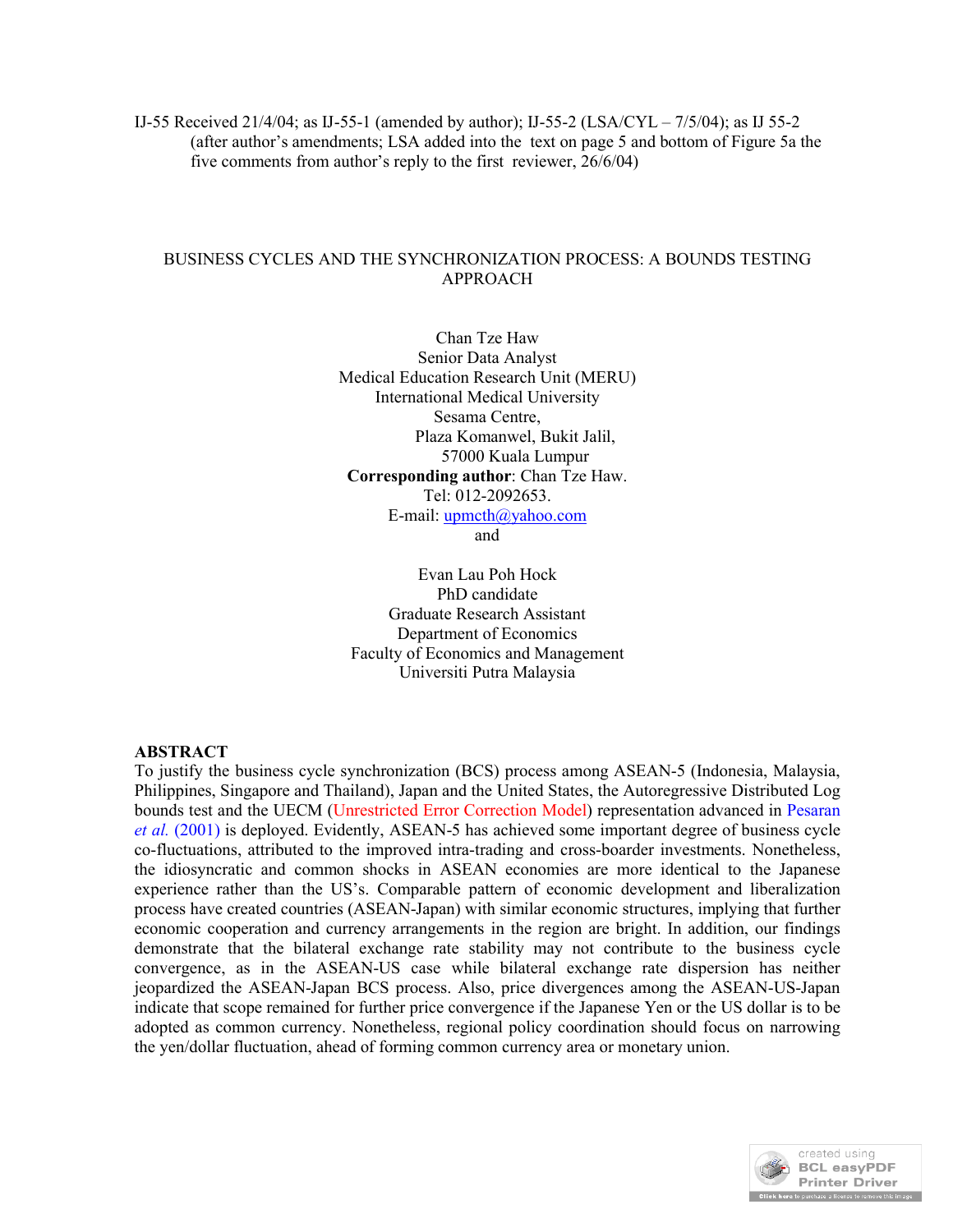#### **INTRODUCTION**

Economic integration among Asian countries and the world has augmented rapidly, mainly driven by the upsurge cross-border investments, increasing intra-regional trade and greater financial integration. Concurrently, the network of trade and capital flows in the region has become comprehensive and intricate, contributing to more rapid transmission of shocks from country to country. In consequence, the Asia crisis 1997/98 had spillover effects on Russia and Brazil, while the contraction of IT industry in US had affected the ASEAN outputs severely in 2001. The integration process is likely to deepen over time with the growing preferential trading agreements (PTAs) and regional cooperation arrangements among the Asia Pacific countries.

The increasing trends of regional PTAs are similar to those in the Latin America, North America and European countries in the late 1980s and early 1990s. At 2000, about 97% of total global trade involves countries that are members of at least one PTA as compared to a 72% share in 1990. Recent PTAs in the ASEAN region include the ASEAN Free Trade Area (1992), The Japan-ASEAN Comprehensive Economic Partnership (2001), the ASEAN-China Free Trade Area (2001), the Singapore-Japan Economic Partnership Agreement (2001), the Singapore-New Zealand bilateral trade agreement (2001), the Chiang Mai Initiative (2002) and the ASEAN+Japan+China+South Korea Free Trade Area (2002).

These events have led to the more interdependence business cycle across countries, and whether business cycle synchronization (BCS hereafter) has become a general phenomenon for Asian countries, has lately become a key issue in open economy macroeconomics.

#### **Business Cycle Synchronisation**

The BCS, as precisely regards to the long-and short-run comovement of aggregate economic behaviour (e.g. Loayza *et al,* 2001; Duarte and Holden, 2001), has been the object of a substantial literature, particularly in the European economics. The term 'synchronicity' can be associated with the concept of symmetry, which in turn, has been extensively used to justify the convergence aspirations imposed for access to the European Union. Extensive literature can be cited via Artis and Zhang (1997, 1999), Beine and Hecq (1997), Frankel and Rose (1998), Beine *et al* (2000) and Sensier *et al* (2002), among others.

Theoretically, comovement of business cycles can be sourced from three aspects. First, country-specific shocks which rapidly transmitted across countries. Second, external shocks that affect all countries in a similar different fashion. Third, shocks specific to a sector of the economy, which is similar in different countries (see e.g. Emerson *et al*, 1992; Girardin, 2002). However, not all countries share the same degree and speed of comovements according to the intensity of economic integration and the transmission mechanisms. Countries may experience different shocks. Or, may respond differently to common shocks, owing to the contrasting policy reactions, differences in the composition of output and differences in the monetary transmission due to diverging financial structures.

Though BCS has become a general phenomenon in Europe, the presence of common cycles in Asia is still ambiguous. For instance, Eichengreen and Bayoumi (1996) discover that correlation of supply shocks in the region is especially high for two groups; one consists of Japan and South Korea while the other consists of Indonesia, Malaysia and Singapore. Instead, subsequent study by Loayza *et al* (2001) conclude that Japan, South Korea and Singapore are bounded by common cycle of aggregate demand and supply shocks while Indonesia, Malaysia and Thailand by another, based upon a highly similar trade structure. On the other hand, Bayoumi and Eichengreen (1994) find little difference in the asymmetry of both shocks between Europe and East Asia, whereas Chow and Kim (2000) insist that East Asian countries differ from Western European countries and more likely to be subject to asymmetric shocks. Further, Lee *et al* (2002) improve the methodology of assessing symmetry of shocks and find that the size of regional shocks is comparable to that of Europe.

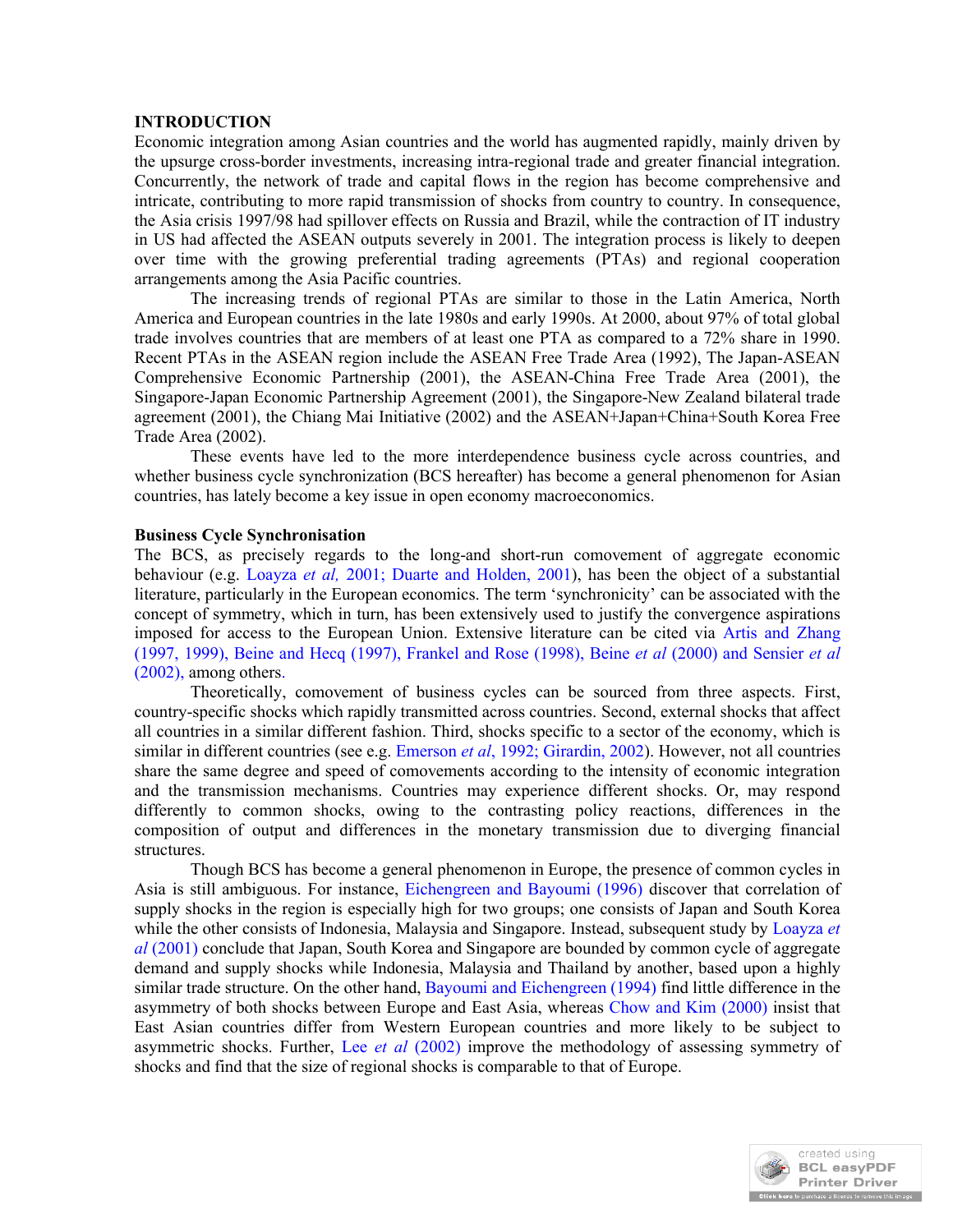#### **Business Cycles**

In relevant studies, Jong (2001), Shin and Wang (2002) and McKinnon and Schnabl (2003) investigate the effect of trade intensity and exchange rate stability on the patterns of Asian business cycles. Having Japan as anchor cycle, Jong (2001) finds increased bilateral trade dependence results in greater correlation of Asian business cycles. Additionally, Shin and Wang (2002) highlights the increased intra-industry trade but not the trade alone that has explained the business cycle fluctuations. McKinnon and Schnabl (2003) further demonstrate that the East Asian business cycles are closely linked to the fluctuations of yen/dollar exchange rates, via changes in the export competitiveness, inflows of FDI and intra-ASIAN income effects. Clearly, these studies were motivated by the earlier arguments of Eichengreen (1992) and Krugman (1993) that business cycles may converge by trade integration only if intra-industry trade accounts for most trade. Conversely, if tighter trade integration boosts higher inter-industry trade resulting in higher specialization in industries, the sector-specific shocks may become region-specific shocks and thereby increase the likelihood of asymmetric shocks and diverging business cycles.

#### **A Common Cycle**

As it was well noted in the literature, presence of a common cycle indicates the perfect synchronization of shocks so that member countries may constitute an optimal currency area. As pointed by Mundell (1961), member countries with common currency must yield their independent monetary policies to a supranational authority. When asymmetric macroeconomic shocks occur across the member countries, monetary policy cannot be tailored to an individual economy's particular disturbances. Hence it is less costly for the economies to form a common currency if their business cycles are synchronized. In order to find potential candidates in the region for a currency union, it is necessary to be aware of the changing patterns of business cycle co-movements in the region.

And in fact, some economists (e.g. Mundell, 2003) recently advocate the use of a common currency in Asia preceded by anchoring to an existing currency or a group of currencies. Putting together, we find the need of studying whether the synchronization process has enhanced over time in the ASEAN region, either among themselves or affiliated to the US and (or) Japan. In short, we hope to shed new light on the recent debates that have extended from the espousal of dollarization to the feasibility of common currency and the monetary union among the East Asian countries, in the wake of crisis in 1998 and, by the brainwave of the euro dollar in 1999.

#### **Cointegration**

Another major problem with much of the earlier studies of business cycle concerns the OLS estimation on non-stationary series. The coefficient estimates follow nonstandard distribution and subject to spurious regression. To overcome, researchers used to first difference each series and redo the regression. Some authors choose to test the correlation rather than examining the dynamic relationships of business cycle variables. Artis and Zhang (1997, 1999) for instance developed a cyclical index for industrial production and applied by subsequent studies of Inklaar and De Haan (2001) and Loayza *et al* (2001). This practice, however, has caused the lost of valuable long-run information. Latterly, one would apply the cointegration techniques developed by Engle and Granger (1987), and in maximum likelihood context, by Johansen and Juselius (1990). These techniques identify and provide robust estimates of stationary linear combinations of the variables that individually follow non-stationary processes. Such linear combination is fundamentally interpreted as long run equilibrium relationship.

Nevertheless, problems with the Engle-Granger approach are well noted. First, the cointegration result depends on the choice of the dependent variable, which itself, is an arbitrary process. Second, in cases with more than unique cointegrating vector, the Engle-Granger approach may produce an estimate, which is a linear combination of these several vectors, thus raising an identification problem. Third, the approach is static and does not account for dynamic

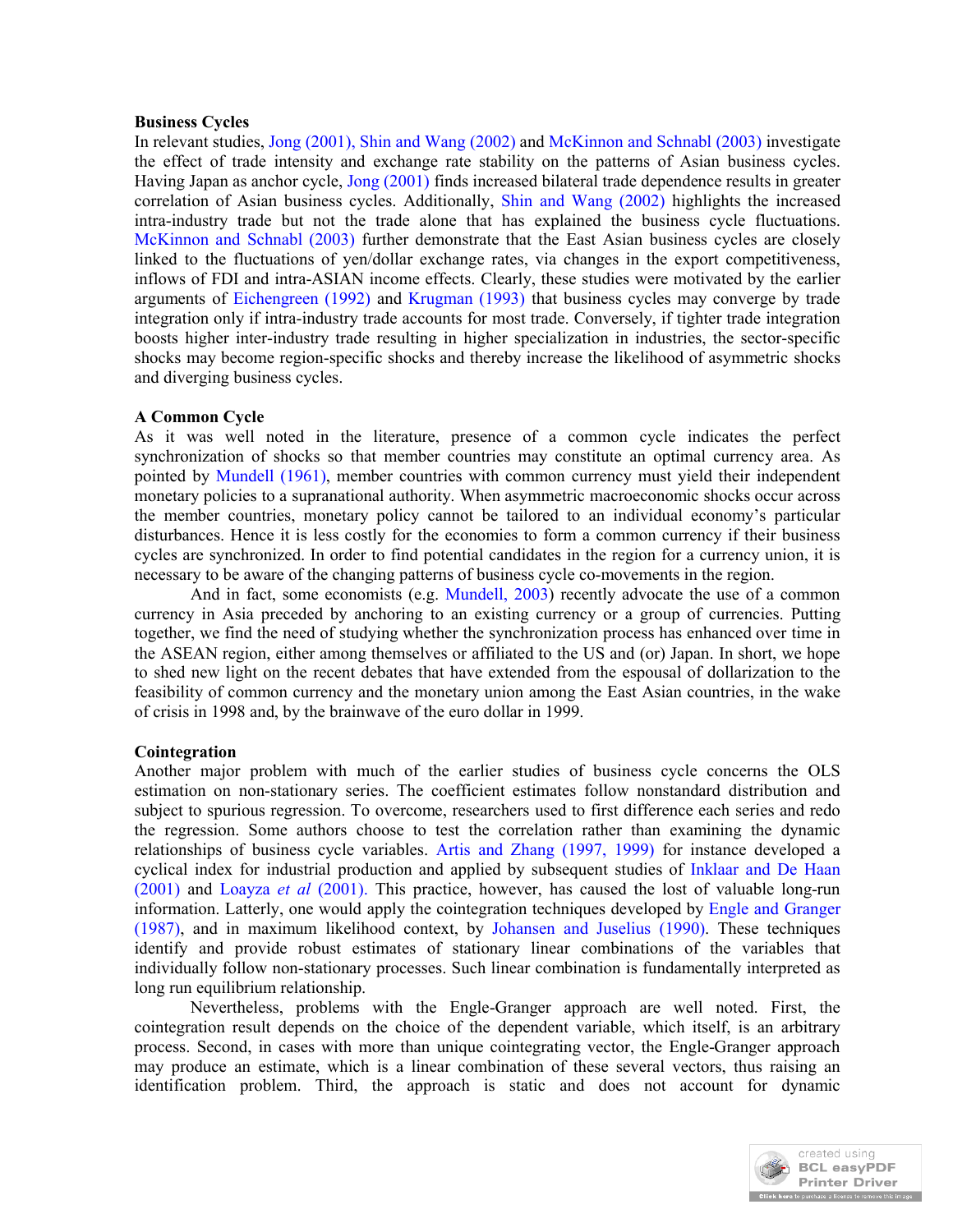interrelationships among the variables. Finally, the estimated cointegrating coefficients have nonstandard distributions and therefore cannot be used for tests of hypotheses on true coefficient values. Likewise, the Johansen (1988) and Johansen and Juselius (1990) procedure is also somewhat restrictive as it requires the classification of series into *I*(1) and *I*(0). Johansen and Juselius (1990) proposed a multivariate cointegration approach that does not require the prior choice of the dependent variable. It tests for the number of the cointegrating vectors and yields maximum likelihood estimates of these vectors. At very least, wrongly including an *I*(0) in the Johansen VAR as *I*(0) would result in an overestimation of the number of cointegraing vectors. Accordingly, we will often reject the hypothesis of no relationship between them even when none exists, especially in small samples. In addition, the business cycles extracted from the filtered output are often *I*(0) in nature (as in our case) and do not fit the conventional cointegration procedures. After filtering the data, we found that all the series of studied countries are stationary in level.

# **ARDL Procedure**

This study hereby employs the Autogressive Distributed Lag bound testing procedure (ARDL hereafter) advanced in Pesaran *et.al.* (2001) to reconcile the ASEAN business cycle comovement (s) in both long- and short-run based on annual observations from 1960 to 2002. The ARDL procedure can be applied to models irrespective of whether the regressors are *I* (0) or *I* (1) or mutually cointegrated. It avoids the conventional pre-testing procedure of unit roots associated with cointegration analysis and has the advantage of easily understood within the context of traditional error correction modelling approaches. Also, no matter whether the explanatory variables are exogenous or not, the long and short-run parameters, with appropriate asymptotic inferences, can be obtained by applying OLS to an autoregressive distributed lag model with appropriate lag length (see Duarte and Holden, 2001).

# **Objectives of this study**

To this end, we design our study into two components. The first consists of static analysis to view on the economic conditions of respective countries since 1970s. In particular, the cross-country correlations of macroeconomic variables (e.g. real exchange rates, CPI and real GDP) are demonstrated. We then show the graphical presentation of respective ASEAN business cycles affiliated to the US and Japanese cycle. In the second part, we estimate the ARDL models to explore the dynamic properties of cyclical component of the real output series. This will provide measures of persistence of comovement in the system. The corresponding long run coefficients and unrestricted error correction models are reported as well. We also investigate whether the Asian financial crisis has had any impact on the degree of business cycle convergence by subjecting the estimation period to 1960-1996 and 1960-2002 respectively.

# **METHODOLOGY**

# **Real Output Filtering**

The definition of business cycle has evolved numerous times since 1920s. Modern definition of business cycle put forward by Lucas (1977) refers to the deviations of aggregate real output from its trend or cyclical component. Thus, the necessary first step of our dynamic analyses is to decompose the real outputs of respective countries into trend and cycle. Though numerous de-trending techniques have emerged recently, the conventional filtering method proposed by Hodrick and Prescott (1980) is employed here due to its simplicity and its wide application in the literature (e.g. Frankel and Rose, 1998; Inklaar and De Hann, 2001, to name a few). For instance the quadratic trend model, the firstdifferences method and the band-pass filter advocated by Baxter and King (1999) and Ahumada and Garegnani (2000). The procedure works by minimizing fluctuations in actual output around trend output, subject to a constraint on the variation of the growth rate of trend output. Or, in formal terms, it provides a method of fitting a smooth trend,  $\tau_t$ , to a series  $y_t$ , as the solution to the following minimization problem:

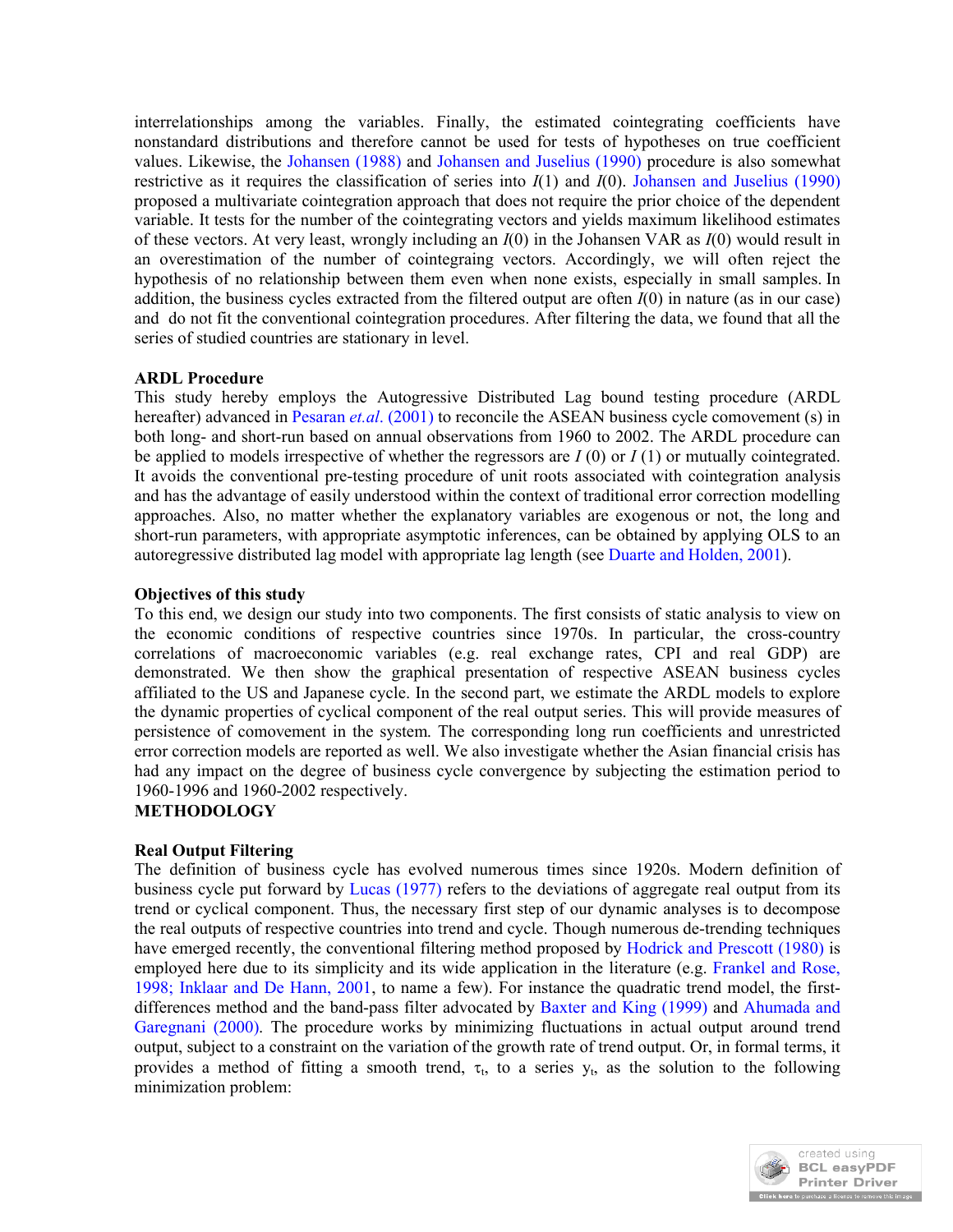Min 
$$
\sum_{t=1}^{n} \left\{ (y_t - \tau_t)^2 + \lambda [(1 - L)^2 \tau_t]^2 \right\}
$$
 (1)

The first quadratic term measures the degree of fit between  $y_t$  and  $\tau_t$ , while the second term measures the degree of smoothness in  $\tau_t$ . The factor  $\lambda$  will determine the trade-off between fitness and smoothness. When  $\lambda$  goes to infinity, the formula converges to a linear trend. When  $\lambda$  goes to 0, fluctuations around the trend are in effect minimized without a constraint. In that case, the trend follows the original series perfectly. Though the selection of value for  $\lambda$  is arbitrary,  $\lambda$ =100 is used for our annual real output as suggested by the literature.

#### **ARDL Modeling**

The second step of assessing the degree of business cycle synchronization is conducted via the ARDL modeling. Following Pesaran *et al*. (2001), the augmented Autoregressive Distributed Lag (ARDL) model can be presented as:

$$
\phi(L, p)y_t = \sum_{i=1}^k \beta_i(L, q_i)x_{it} + \delta' w_t + \mu_t
$$
\n(2)

where

$$
\phi(L, p) = 1 - \phi_1 L - \phi_2 L^2 - \dots - \phi_p L^p \tag{3}
$$

$$
\beta_i(L, q_i) = 1 - \beta_{i1}L - \beta_{i2}L^2 - \dots - \beta_{iq}L^{qi}, \quad \text{for} \quad i = 1, 2, \dots, k \tag{4}
$$

*L* is a lag operator such that  $Ly_t = y_{t-1}$ , and  $w_t$  is a  $s \times 1$  vector of deterministic variables such as the intercept term, seasonal dummies, time trends or exogenous variables with fixed lags. All possible values of  $p = 0,1,2,..., m; q_i = 0,1,2,..., m; i = 1,2,..., k$  with a total of  $(m + 1)^{k+1}$  ARDL models can be estimated by OLS. In short, the long run coefficients for the response of  $y_t$  to a unit change in  $x_{it}$ are estimated by:

$$
\hat{\theta}_{i} = \frac{\hat{\beta}_{i}(1,\hat{q}_{i})}{\hat{\phi}(1,\hat{p})} = \frac{\hat{\beta}_{i0} + \hat{\beta}_{i1} + \dots + \hat{\beta}_{i\hat{q}_{i}}}{1 - \hat{\phi}_{1} - \hat{\phi}_{2} - \dots - \hat{\phi}_{\hat{p}}}, \qquad i = 1,2,\dots, k
$$
\n(5)

where  $\hat{p}$  and  $\hat{q}_i$ ,  $i = 1, 2, \dots, k$  are the selected (estimated) values of  $p$  and  $q_i$ ,  $i = 1, 2, \dots, k$ . And the corresponding 'unrestricted error correction model' is given by:

$$
\Delta y_{t} = -\phi(1, \hat{p})EC_{t-1} + \sum_{i=1}^{k} \beta_{i0} \Delta x_{it} + \delta^{2} \Delta w_{t} - \sum_{j=1}^{\hat{p}-1} \phi_{j}^{*} \Delta y_{t-j} - \sum_{i=1}^{k} \sum_{j=1}^{\hat{q}_{i}-1} \beta_{ij}^{*} \Delta x_{i,t-j} + \mu_{t}
$$
\n
$$
\text{where} \quad EC_{t} = y_{t} - \sum_{i=1}^{k} \hat{\theta}_{i} x_{it} - \hat{\psi}^{2} w_{t}
$$
\n
$$
(6)
$$

A specified 'unrestricted error correction model' of our ARDL model is then given by:

$$
\Delta Y_t = a_0 + \sum_{i=1}^k b_i \Delta Y_{t-i} + \sum_{i=1}^k c_i \Delta U S Y_{t-i} + \sum_{i=1}^k d_i \Delta J P Y_{t-i} + \delta_1 Y_{t-1} + \delta_2 U S Y_{t-1} + \delta_3 J P Y_{t-1} + \mu_t \tag{7}
$$

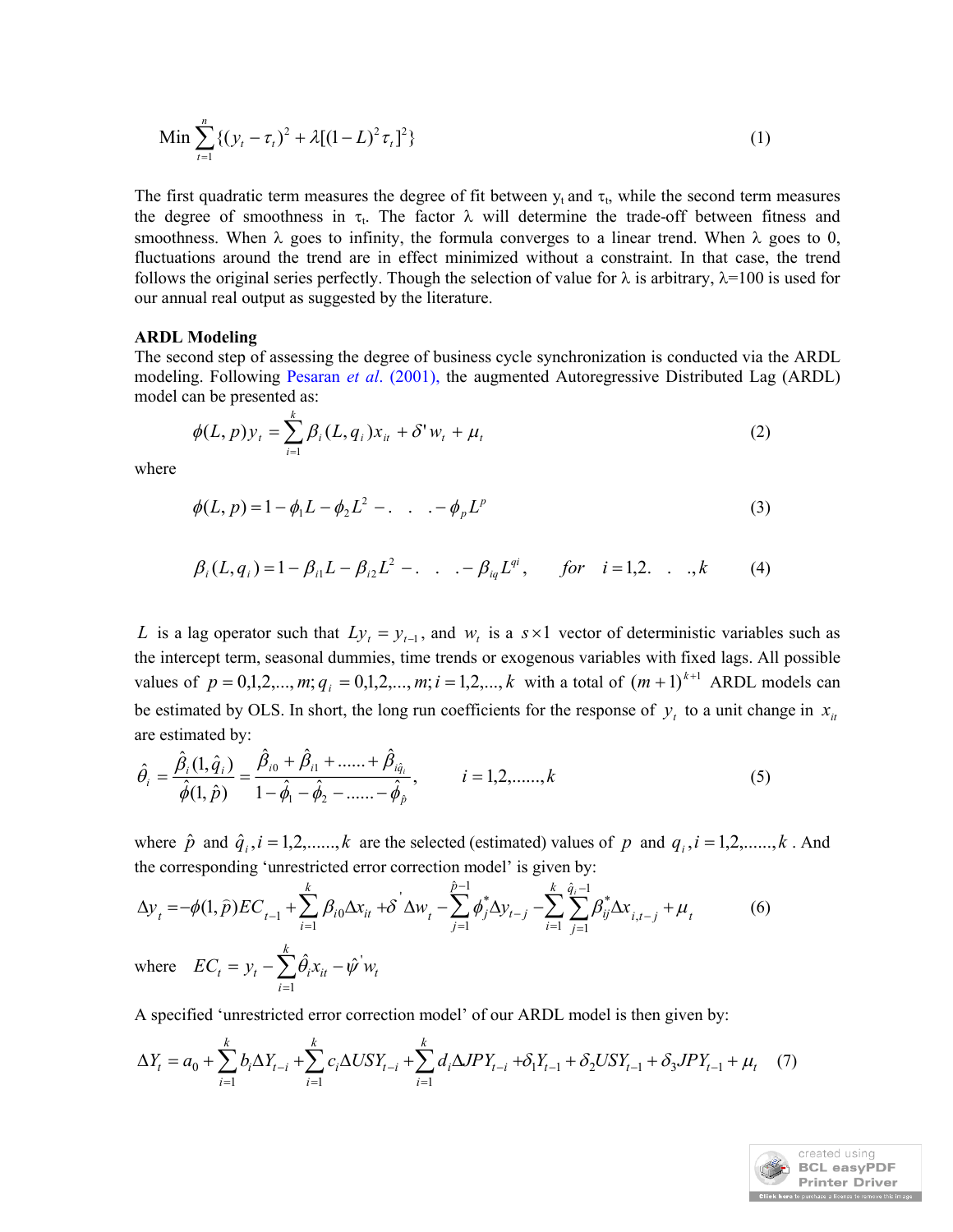where *Y*,*USY*, *JPY* are detrended real output of ASEAN countries, United States and Japan respectively. We can test the null hypothesis of non-existence of the long run relationship which is defined as:

$$
H_0: \delta_1 = \delta_2 = \delta_3 = 0 \text{ against } H_0: \delta_1 \neq 0, \delta_2 \neq 0, \delta_3 \neq 0,
$$
 (8)

The critical value bounds of the F-statistics for different numbers of regressors (*k*) are tabulated in Pesaran *et al*. (1996). Two sets of critical values are provided, with an upper bound calculated on the basis that the variables in *E* are I*(0)* and , a lower bound on the basis that they are I*(1)*. The critical values for this bounds test are generated from an extensive set of stochastic simulations under differing assumptions regarding the appropriate inclusion of deterministic variables in the ECM. Cointegration is confirmed irrespective of whether the variables are *I*(1) or *I*(0) if the computed F-statistic falls outside the upper bound; and rejected if falls outside the lower bound. Nevertheless, if F-statistic falls within the critical value band, no conclusion can be drawn without knowledge of the time series properties of the variables.

#### **Data Description**

Our analyses incorporate the US, Japan and ASEAN-5 countries, namely Indonesia, Malaysia, Philippines, Singapore and Thailand. For the purpose of static analysis, monthly real exchange rates and consumer price index of respective countries are deployed from 1973 to 2002. While for real outputs, only annual observations covering 1960 to 2002 are utilized due to the fact that higher frequency data are not available for ASEAN countries prior to 1990. Then again, since the deflators are also unobtainable from these countries, the real outputs are proxied by national outputs at constant price (1995=100). In the dynamic analysis, real outputs are decomposed into trends and cycles. The cyclical components are then utilized in the ARDL estimation. To investigate the effect of financial turmoil 1997/98, we have the sample period divided into two: i) 1973M1-1996M12 and 1997M1- 2002M12 (as for real exchange rates and the Consumer Price Index (CPI)); ii) 1960-1997 and 1960- 2002 (as for real outputs).

#### **RESULTS AND DISCUSSION**

#### **Static Analysis**

Figure 1 plots the evolution of the natural logarithm of real output and trend component for US, Japan and ASEAN-5 during 1960-2002. The Hodrick-Prescott (1980) filtering method with  $\lambda$ =100 is used to extract the cyclical component of real outputs for the purpose of analysis. The application of unit root tests indicates that these cyclical components are characterized by stationary process with the null hypothesis of unit root rejected at level form. Though not reported here, the unit root results are available upon request. In this regard, the use of the standard cointegration techniques in assessing the business cycle co-fluctuation is inappropriate and instead the ARDL approach is adopted as shown in the dynamic analysis.

**[Insert Figure 1 and 2]**

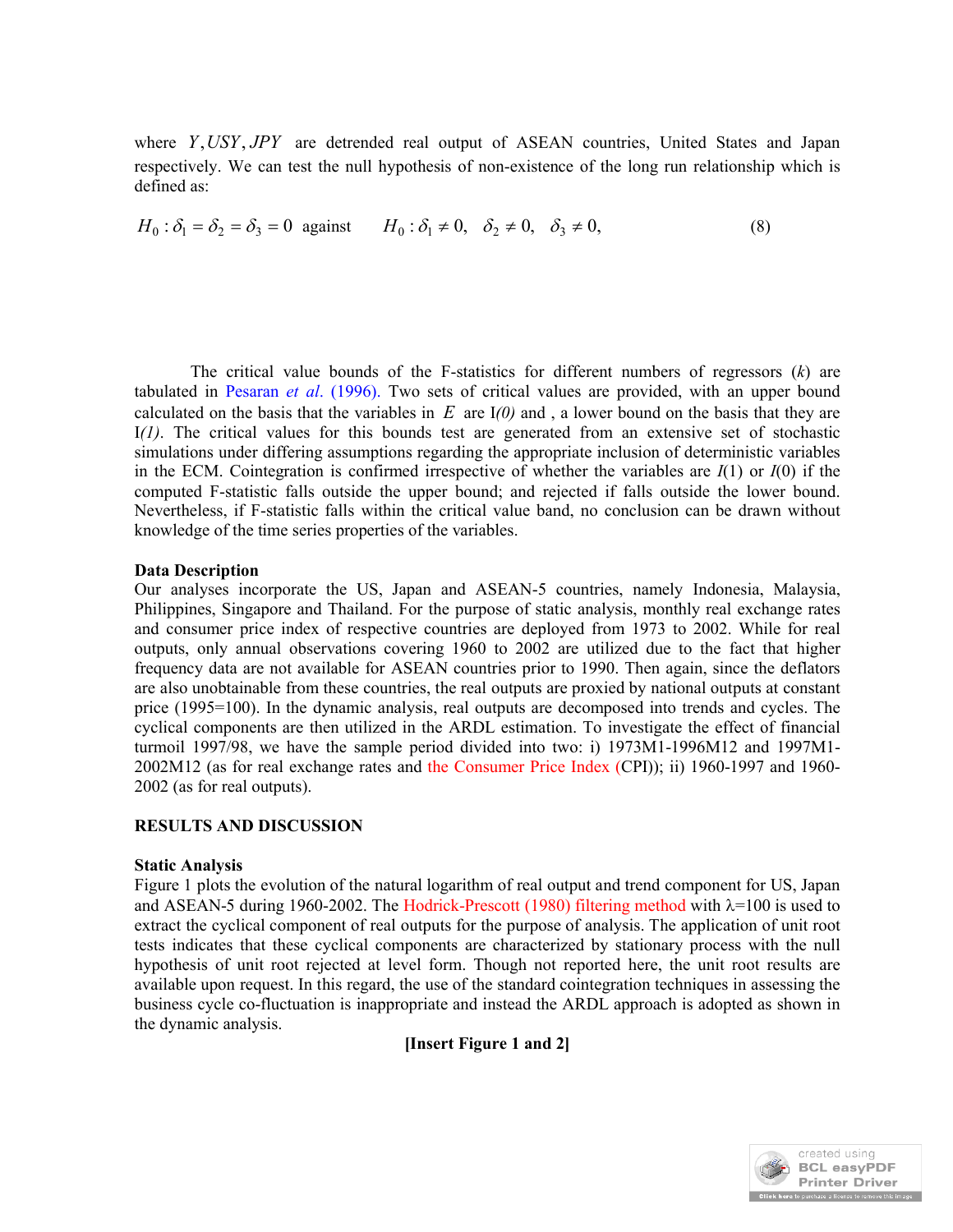On the whole, four major economic turmoil are more noticeable in the historical developments of ASEAN economics over 1970-2002 (see Figure 2). Two were during the 1970s where the output gaps are obviously greater than other periods, attributed to the two oil crises in 1973 and 1978 that had led to rampant panic in the world economic. The third chaos was during mid 1980s with lead-lag length among the countries. The late 1980s through 1996 have been remarkable years for the ASEAN-5. Along with members of East Asian, the ASEANs (except Philippines) have achieved the highest growth rates in the world. According to World Bank (1993), the group of eight East Asian countries that include Japan, Korea, Taiwan, Singapore, Hong Kong, Malaysia, Thailand, and Indonesia, grew twice as fast as other Asian countries, three times as fast as Central and South American countries, and five times as fast as sub-Saharan countries in Africa. Their subsequent rapid export-led economic growth with fiscal balance and relative price-level stability led to the so-called 'East Asian Miracle'. However, the fourth wave of crisis in 1997/98 has severely affected all the ASEAN-5 (and, including Japan) in substantial ways. These countries experienced a drastic fall in the value of exchange rates and stock price indexes and the output distortion prolonged until 2001 when the market demand was further descended by the contraction of US IT industry. The observed similarities of cyclical components within the ASEAN countries have demonstrated an early sign of common business cycle in the region.

### **[Insert Figure 1 and Figure 2]**

Graphically, as we affiliate the ASEAN cycles to the US and Japanese cycles, a few features emerge. First, the ASEAN-5 cycles are less likely to fluctuate in parallel with the US cycle, especially for Indonesia and Philippines (see Figure 3). The co-fluctuations are only identified during the two oil crises in 1970s and the world recession in mid-1980s but less favourable for the rest of 1990s. Conversely, there is a more regular pattern of fluctuations as for ASEAN-Japan. This fact becomes more evident for the post-Bretton wood era. However, Indonesia has shown least sign of contemporaneous movements with either US or Japan.

# **[Insert Figure 3 and Figure 4]**

The results of real outputs correlation are comparable to the graphical presentation (see Table1a-1d). The correlations among Malaysia, Philippines, Singapore and Thailand are noticeably high but uneven, ranging from 0.2 to 0.8. However, Indonesia records negative correlations with other member countries and Japan, indicating some degree of divergence in real outputs. The cycle convergence sustain when the post-crisis period is included. Then, the ASEAN-US correlation is somewhat irregular. The correlation of Malaysia-US (0.63) and Thailand-US (0.61) are considerably high, followed by Singapore-US (0.44), whereas Indonesia and the Philippines are more loosely attached to the US. During 1960-1996, the real output links between ASEAN and Japan are consistent (0.5 to 0.67). In fact, the real output correlations are higher over 1960-2002, showing some increase of income convergence towards Japan after the Asia crisis 1998.

#### **[Insert Table 1a to Table 1d]**

The availability of higher frequency data enables us to analyse the behaviours of exchange rates and price index more precisely before (1973M1 to 1996M12) and after (1997M1 to 2002M9) the recent crisis. Table 2a-2d report the correlations of real exchange rates between ASEAN-US and ASEAN-Japan respectively. The results show that the real exchanges rates association are pronounced and similar for ASEAN countries vis-à-vis US during 1973-1996. This is reflecting the facts that all ASEAN-5 countries tend to stabilize their exchange rate against the US dollar in non-crisis period, leading to the so-called 'East Asian Dollar Standard' (see McKinnon and Schnabl, 2003). Since the US dollar has been the dominant currency for invoicing intra-regional trade and denominating international capital flows, the ASEAN economies peg to the US dollar to reduce payments risk and to anchor their domestic price levels. But this leaves them vulnerable to changes in the yen/dollar

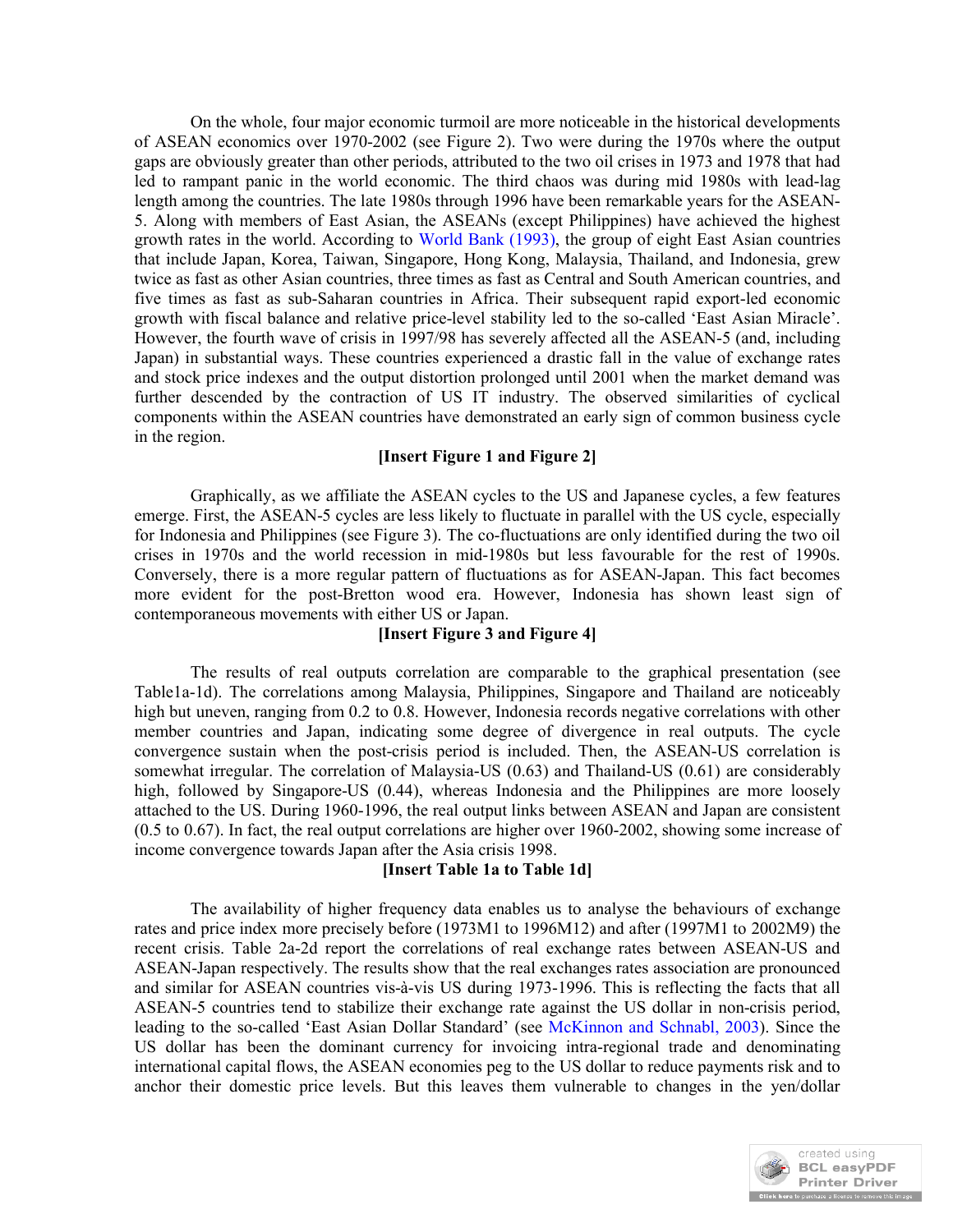exchange rate. The ASEAN-US currency pegs are more on a high frequency day-to-day or week-toweek basis, but with some drift at lower frequencies of observation. On the other hand, real exchange rates movements of ASEAN-Japan are drifting far from positive correlation. The ASEAN-Japan business cycle could have diverged due to the asymmetric impact of changes in the yen/dollar exchange rate, despite the fact that ASEAN-Japan real outputs are highly correlated. A stronger Yen will depress growth in Japan but stimulate exports of ASEAN countries. A weaker Yen will stimulate the Japanese economy but depress output growth of ASEANs. On a whole, the exchange rate practice evidently does not contribute to the contemporaneous movements of ASEAN-US and ASEAN-Japan business cycle, at least during 1973-1996, thus opposing the findings by Artis and Zhang (1997, 1999) that increased exchange rate stability has led to business cycle synchronization.

There has been a drastic change of exchange rate practice in the post-crisis age. The ASEAN-US pegged system was removed instantaneously in the aftermath of the speculative attacks in 1997/98. Market adjustments have forced the exchange rates to depreciate to the levels that are explained fairly by relative price movements. Such adjustments have resulted in a much lower correlation of ASEAN-US real exchange rates (0.11 to 0.47). Conversely, the Japanese Yen-ASEAN exchange rate become more associated (0.29-0.52), suggesting a more significant role of Japanese Yen in the regional transactions and national reserves.

#### **[Insert Table 2a to Table 2d]**

Looking at the results reported in Table 3a-3d, price convergence has taken part in neither ASEAN-US nor ASEAN-Japan (except Singapore), especially after the crisis. This is due to the price upsurge in some of the crisis-affected countries, resulting cross-country differences of inflation. The price divergence is particularly evident for traded goods. During that time, the US has remained low inflation while Japan experienced deflation in some quarters of 1999 and 2000. But among the ASEAN members, price levels became less dispersed as the price correlations have enhanced significantly from as low as 0.06-0.12 to 0.37-0.76. Singapore is the exception case as the inflation has always been low and invariant. Alternatively, we may view the dispersion in price levels and purchasing powers as suggesting that the process towards business cycle synchronization has not built on a concrete platform. Theoretical and empirical research has provided strong arguments that countries at different development levels may converge in income per capita. This income convergence is mainly due to the catching up in productivity, or the technological progress. However, when the technological progress differs across sectors of an economy, it also implies movements in the relative price of the goods they produce.

#### **[Insert Table 3a to Table 3d]**

#### **Dynamic Analysis**

In this section, the dynamic linkages of business cycle are investigated. First, within the ASEAN-5 countries and second, within the ASEAN+US+Japan framework. We begin with a general dynamic ARDL model in equation (6) relating changes in the cyclical components of each ASEAN-5, to past changes of itself and other variables (US and Japan), and also the lagged levels of these variables. Estimation allows tests to be performed for evidence of a long run relationship among the variables and also for the existence of an unrestricted error correction model (UECM).

Via ARDL bound test, the contemporaneous movements of ASEAN cycles are confirmed where the null hypothesis of no level relationship is highly rejected. However, Indonesia and Philippines fail to provide strong evidence in support for cointegration as the computed *F*-statistics fall within the indeterminate zone of the critical bounds, as in 1960-1996. The presence of common cycle is more evident when the post-crisis period is being considered. To further investigate the possibility of cointegration, we re-estimate the unrestricted error correction model in equation (6) using the Akaike Information Criterion (AIC) for appropriate lag selection (see Table 4c). The significant and

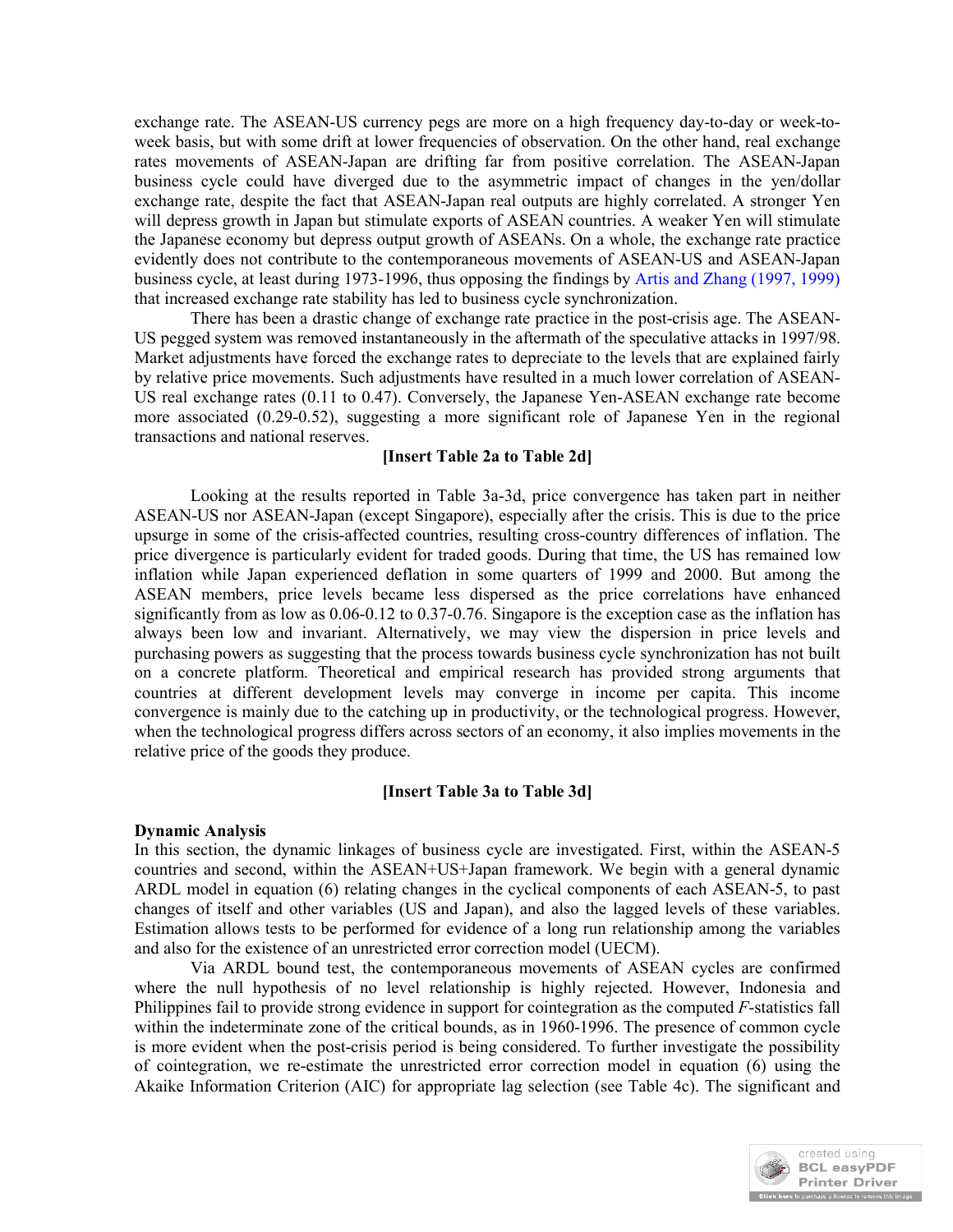negative signed error correction terms  $(ECT<sub>t-1</sub>)$  have implied that the business cycles of ASEAN-5 are endogenously determined and in fact cointegrated in the sense that the short run dynamics are adjusting towards long run equilibrium. Kremer *et al.* (1992) showed that a significant lagged error correction term is a relatively more efficient way of establishing cointegration. This was further noted in Bahmani –Oskooee (2001).

### **[Insert Table 4a to Table 4c]**

To assses the features of common business cycles in affiliation to the US and Japan, we rely on Table 5a-5d. As reported, the *F*-statistics are conclusively outside the upper range of critical values, while only Indonesia fell inside the indeterminate zone (see Table 5a). But the corresponding UECM with significant  $ECT_{t-1}$  again suggests that Indonesia is somewhat along the cointegration path. This would imply that the ASEANs are at least bounded by a long run comovement with either the US or Japanese cycle. Though not reported here, the exogenous test for US and Japanese cycles are conducted and thus confirming their role as 'forcing variables'. The results can be obtained upon request. The fact is valid with and without the crisis taken into account.

Several points in Table 5b are noteworthy. Long run parameter values are of positive sign in respond to both the US and Japanese cycle (except Indonesia). However, the Japanese cycle is overwhelmingly significant and shows greater degree of influence, implying that the idiosyncratic cycle in ASEAN economies are more identical to the Japanese experience, at least in the long run. This result coincides part of the findings by McKinnon and Schnabl (2003) that Japan has an important role for the business cycle of its smaller neighbouring countries. Thus, future cyclical fluctuations can be determined or forecasted, using a bigger proportion of the information set provided by the Japanese cycle.

Next, the modeling of short run dynamics is presented in Table 5c. Lagged changes of the Japanese cycle are active with positive and significant coefficients while the US coefficients are somewhat weaker and insignificant. In addition, the lagged error correction term  $(ECT<sub>t-1</sub>)$  carries its expected negative sign and highly significant coefficient for all cases, indicating that the system, once being shocked, will necessarily adjust back to the long run equilibrium. Based on the coefficient size of ECT, Malaysia gains the highest speed of adjustment, approximately less than 1.5 year. Philippines, Singapore and Thailand are on the moderate speed, probably at 2 to 2.5 years. Indonesia somehow poses some difficulties in our interpretation. Despite the fact that the error correction term ( $ECT_{t-1}$ ) is significant (but slow in adjustment, approximately by 5 years), the long run estimation fits poorly and the short run dynamic is less evident as neither the first-differenced US nor Japanese output shows significant explanatory power. In this regard, the degree of synchronization is variable and generally small as for Indonesia. As far as the ARDL results are concerned, our findings are more favorable for the ASEAN-Japan common cycle but less pronounced for the ASEAN-US common cycle, but the inclusion of post-crisis period has not resulted in drastic change of the cycle patterns.

#### **[Insert Table 5a to 5c]**

# **CONCLUSION**

This article has highlighted the main features of business cycle in ASEAN-5, US and Japan. The major findings of our study are five-fold: First, ASEAN are closely linked among themselves while the ASEAN-Japan real output correlations are regularly high and enhanced after 1997. Second, the ASEAN-US real exchanges rates are highly associated due to the pegging system. The role of Japanese Yen is more significant only after 1997. Third, no price convergence is taken part between ASEAN-US and ASEAN-Japan (except Singapore). After 1997, price divergences enlarge further. Forth, the cyclical components of real outputs among ASEANs are bounded in a common cycle, suggesting that future financial instability in the member country would be highly transmissible to others. Similar results are obtained on the ASEAN+US+Japan case that possible synchronization of business cycle is bright. Fifth, the long- and short-run ARDL coefficients are significant for ASEAN-

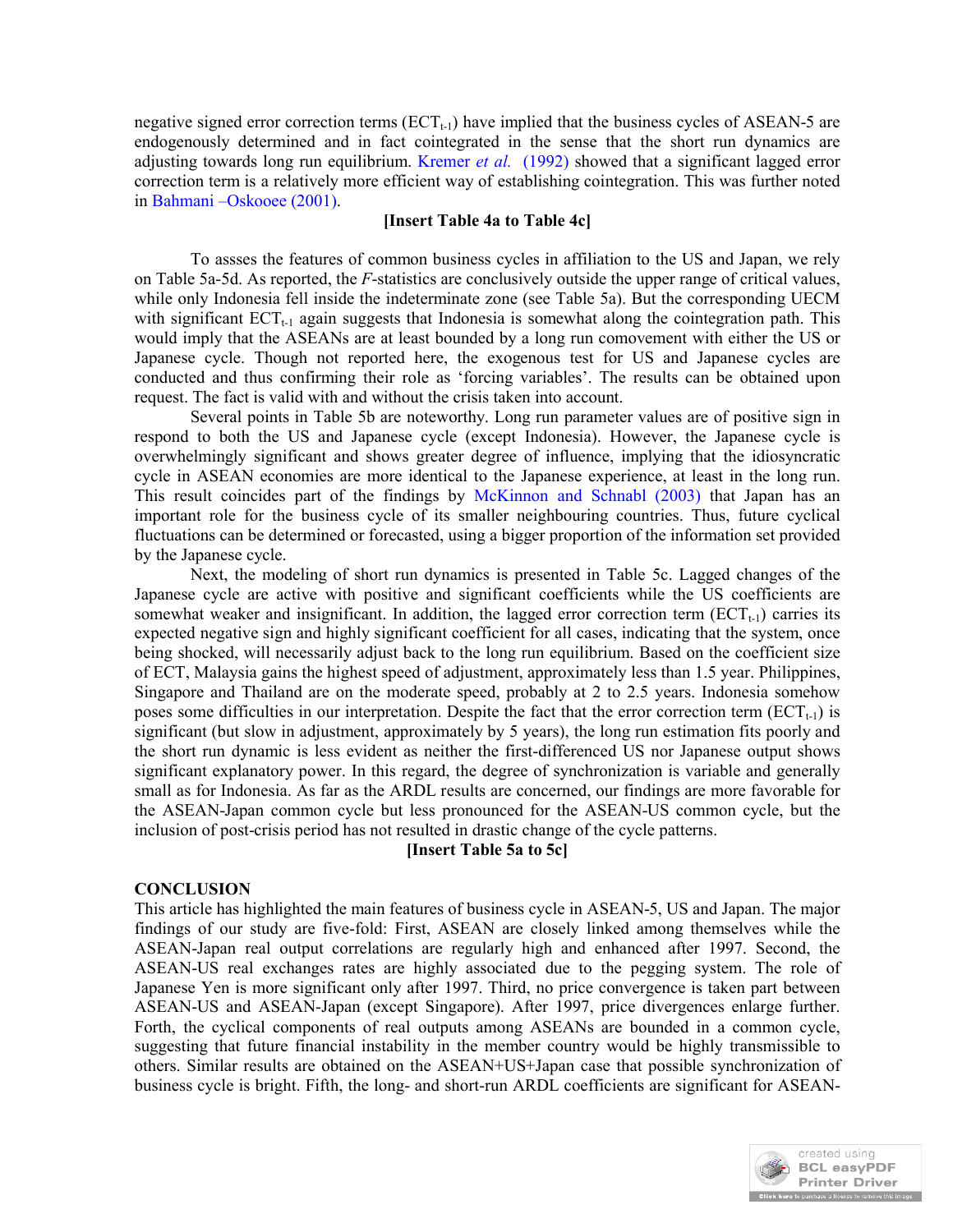Japan but not for ASEAN-US, confirming the presence of ASEAN-Japan common cycle. However, our findings also underline the special position of Indonesia which has loosely attached to the cycle.

The first finding suggests that the ASEAN members have achieved some important degree of business cycle co-fluctuations. This is probably attributed to the improved intra-trading and crossboarder investment since the 1980s. Also, the similar pattern of economic development and liberalization process has created countries with very similar economic structures. Having the political issue aside, our findings are in parallel of that by Bayoumi and Eichengreen (1996) and Loayza *et al* (2001). As suggested in the literature, this high degree of integration and symmetry would indicate an ideal environment for the implementation of a common currency area, probably the Japanese yen.

Then, the second finding leads to the implication that bilateral exchange rate stability may not contribute to the business cycle convergence at least in the ASEAN-US case. On the other hand, extraneous dispersion of bilateral exchange rate movements has neither jeopardized the business cycle synchronization process, as in the ASEAN-Japan case. This possibly will contradict the findings by Artis and Zhang (1997, 1999). According to them, successful exchange rate regimes impose policy disciplines that are likely to lead to conformity in the business cycles of the participating countries, based on the experience of ERM member countries. However, Europe and Asia are at different path of development. In Europe, it was of utmost importance to defend regional parities given the high degree of regional trade interdependence. In the ASEAN perspective, despite increasing the intra-regional trade dependence, a search for a regional cooperative mechanism that could help secure financial stability in the region is more in surge.

A smooth transition towards monetary union requires member countries to exhibit high degree of inflation convergence. The fact that ASEAN-Japan share a common cycle but prices have departed greatly raise the question whether the process towards business cycle synchronization has not built on a concrete platform. The exchange rates misalignments, non-tariff trade barriers and transaction costs have all resulted in price disparity. However, as goods and labor are expected to become increasingly mobile in the future due to the implementation of AFTA, we may anticipate some convergence of price movements. Yet, scope remained for further price convergence if the Japanese Yen or US dollar is to be adopted as common currency. This is particular vital for Indonesia which has experienced hyperinflation over the past few years.

Dynamic analyses based on ARDL estimation have convinced us that the idiosyncratic and common shocks in ASEAN economies are more identical to the Japanese experience rather than the US. Notably, countries with highly and positively correlated business cycles are more likely to join a monetary union. In addition, since business cycle correlation is closely related to trade intensity among countries, by affecting trade intensity among member countries, a monetary union can also alter the costs of sacrificing independent monetary policy *ex post facto*. These events lead to another important implication for adopting a common currency. Still, the construction of a new currency for Asia would be difficult and impractical at the moment. Based on our findings, the currency area should anchor to an existing currency, which is the Japanese Yen.

But since Japanese yen has been highly fluctuated against US dollar, many have questioned the adoption of Japanese Yen alone as common currency. The harm of unstable yen/dollar on the Japanese neighbouring countries was well noted by Mundell (2003) and McKinnon and Schnabl (2003). The lower yen against dollar during 1995-1998 has shut off Japanese foreign direct investment in South East Asia and closed down its engine of growth. At the same time the rising dollar appreciated *pari passu* the ASEAN currencies to overvalued positions that made them vulnerable to speculation attacks.

Thus, a necessary surge of regional policy coordination should focus on narrowing the yen/dollar fluctuation, ahead of forming common currency area or monetary union. Only by stabilizing the yen/dollar itself would match the view that increased exchange rate stability enhances further economic integration and business cycle synchronization. In a nutshell, our findings uphold the

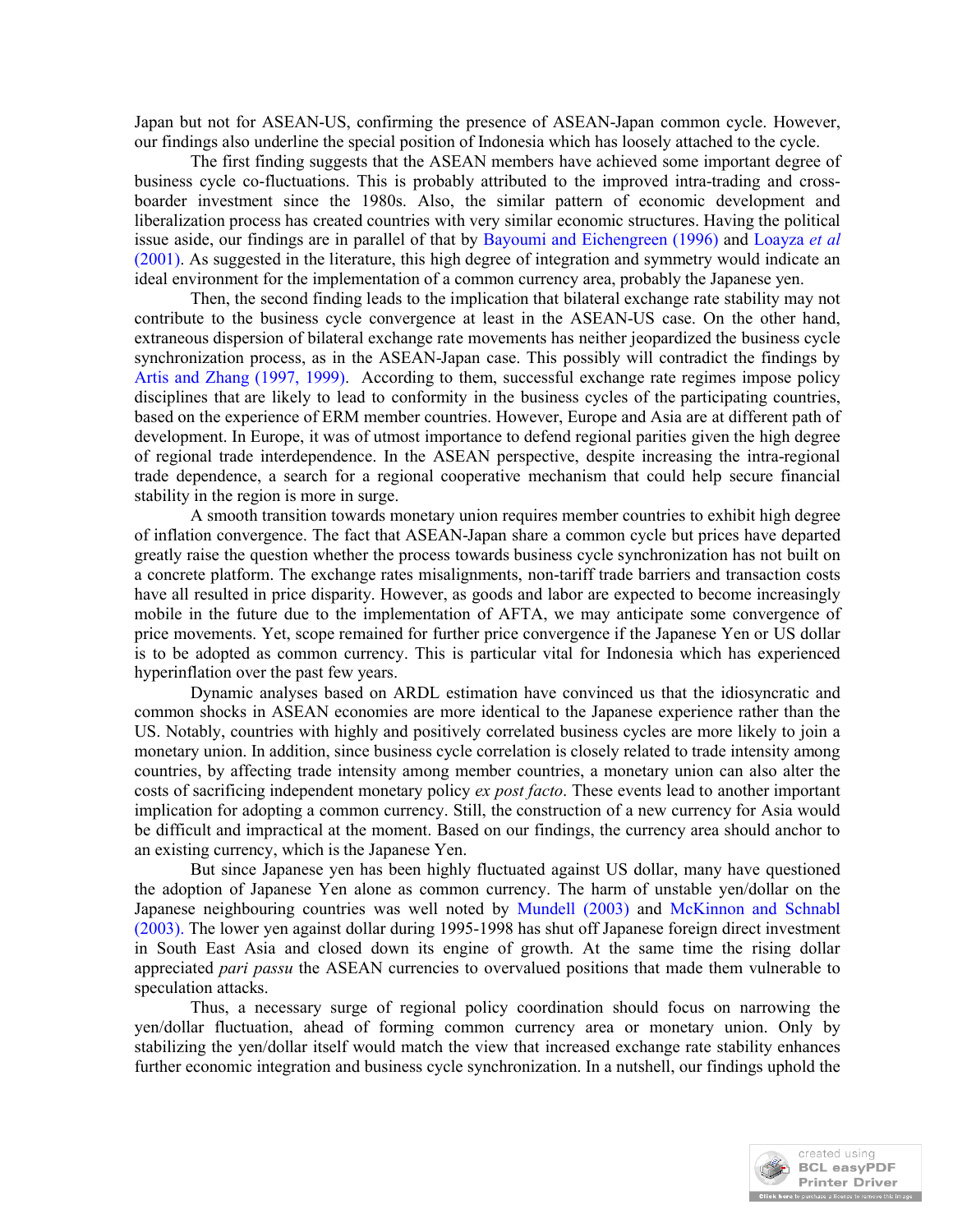potential and the need of having closer economic cooperation and currency arrangements to provide a collective defence mechanism against systemic failures and regional monetary instability.

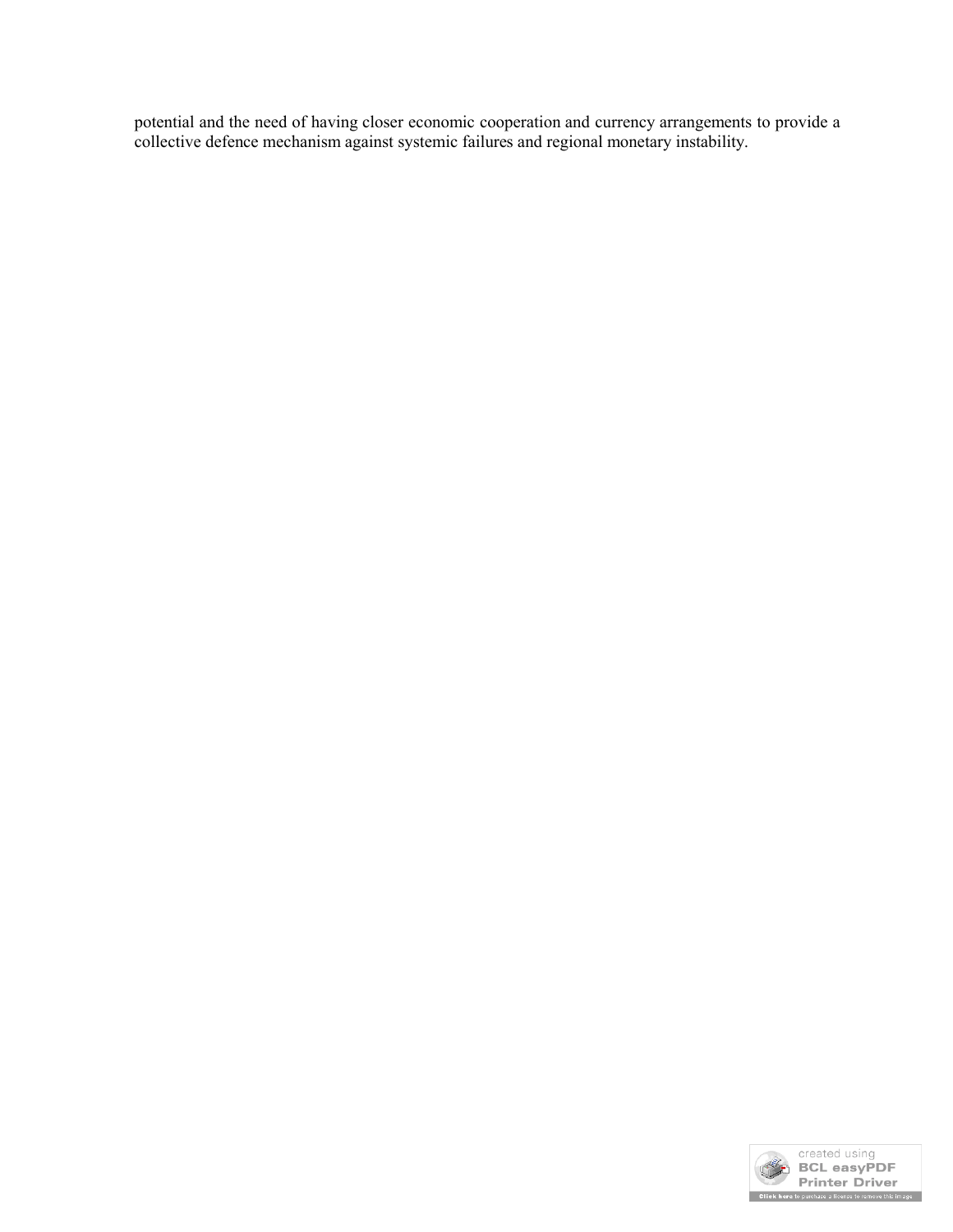#### REFERENCES

- Artis, M. and Zhang, W. (1997). International Business Cycles and the ERM: Is there a European Business Cycle? *International Journal of Finance and Economics.* 2(1), 1-16.
- Artis, M. and Zhang, W. (1997). Further evidence on the International Business Cycles and the ERM: Is there a European Business Cycle? *Oxford Economic Papers.* 51(1), 120-132.
- Baxter, M. and King, R. (1999). Measuring Business Cycles: Approximate Band-Pass Filters for Economic Time Series. *Review of Economics and Statistics.* 81(4), 575-593.
- Bayoumi, Tamim and Eichengreen, Barry (1994). *One Money or Many? Analyzing the Prospects for Monetary Unification in Various Parts of the World*. Princeton, N.J.: International Finance Section, Department of Economics, Princeton University.
- Bayoumi, T., and Eichengreen, B. (1997). Ever Close to Heaven? An Optimum-Currency-Area Index for European Countries. *European Economic Review* 41. 761-770.
- Beine, M. and Hecq, A. (1997). Asymmetric shocks inside future EMU. *Journal of Economic Integration*, 12, 131-140.
- Beine, M., Candelon, B. and Hecq, A. (2000). Assessing a perfect European Optimal Currency Area: A Common Cycle Approach. *Empirica.* 27, 115-132.
- Chow, H. K., and Kim, Y. (2000). A Common Currency Peg in East Asia? Perspectives from Western Europe. Unpublished manuscript.
- Duarte, A. and Holden, K. (2001). The Business Cycle in the G-7 Economies. *Facultad de Ciencias Economicas Empredsriales Working Paper.* Universidad de Alicante.
- Eichengreen, B. (1992). Is Europe an Optimum Currency Area? in H. Grubel and S. Borner, eds., *The European Community after 1992: Perspectives from the Outside.* Basingstoke, England: Macmillan, 138-61.
- Eichengreen, B. and Bayoumi, T. (1996). Is Asia an Optimum Currency Area? Can It Become One? Regional, Global and Historical Perspectives on Asian Monetary Relations. *Center for International and Development Economics Research (CIDER) Working Paper C96-081*.
- Engle, R. F., and Granger, C. W. J. (1987). Cointegration and Error Correction: Representation Estimation and Testing. *Econometrica*. 55, 251-276.
- Frankel, J. A. (1992). Is Japan Creating a Yen Bloc in East Asia and Pacific? *NBER Working Paper No. 4050*.
- Frankel, J.A. and Rose, K. A. (1998). The Endogeneity of the Optimum Currency Area Criteria. *Economic Journal* 108, 1009-1025.
- Girardin, E. (2002). Does Japan Share a Common Business Cycle with Other East Asian Countries? Mimeo cited by Lee, J., Park, Y. and Shin, K.
- Hodrick, R.J. and Prescott, E.C. (1980). Postwar U.S. Business Cycles: an Empirical Investigation. *Discussion Paper No. 451*. Carnegie-Mellon University.
- Inklaar, R. and De Haan, J. (2001). Is there really a European Business Cycle? A Comment. *Oxford Economic Papers.* 53, 215-220.
- Johansen, S. and Juselius, K. (1990). Maximum Likelihood Estimation and Inference on Cointegration with Applications to Money Demand, *Oxford Bulletin of Economics and Statistics*. 52, 169-210.
- Jong, I1 Choe (2001). An Impact of Economic Integration Through Trade: on Business Cycles for 10 East Asian Countries. *Journal of Asian Economics.* 12, 569-586.
- Kim, K-H and Choi, Y.Y. (1997). Business Cycle in Korea: Is There Any Stylized Feature? *Journal of Economic Studies.* 24, 275-93.
- Krugman, P. (1993). Lessons of Massachusetts for EMU. in *The Transition to Economic and Monetary Union in Europe*, F. Giavazzi and F. Torres. (eds.). New York: Cambridge University Press, 241-61.
- Lee, J., Park, Y. and Shin, K. (2002). A Currency Union in East Asia. mimeo.

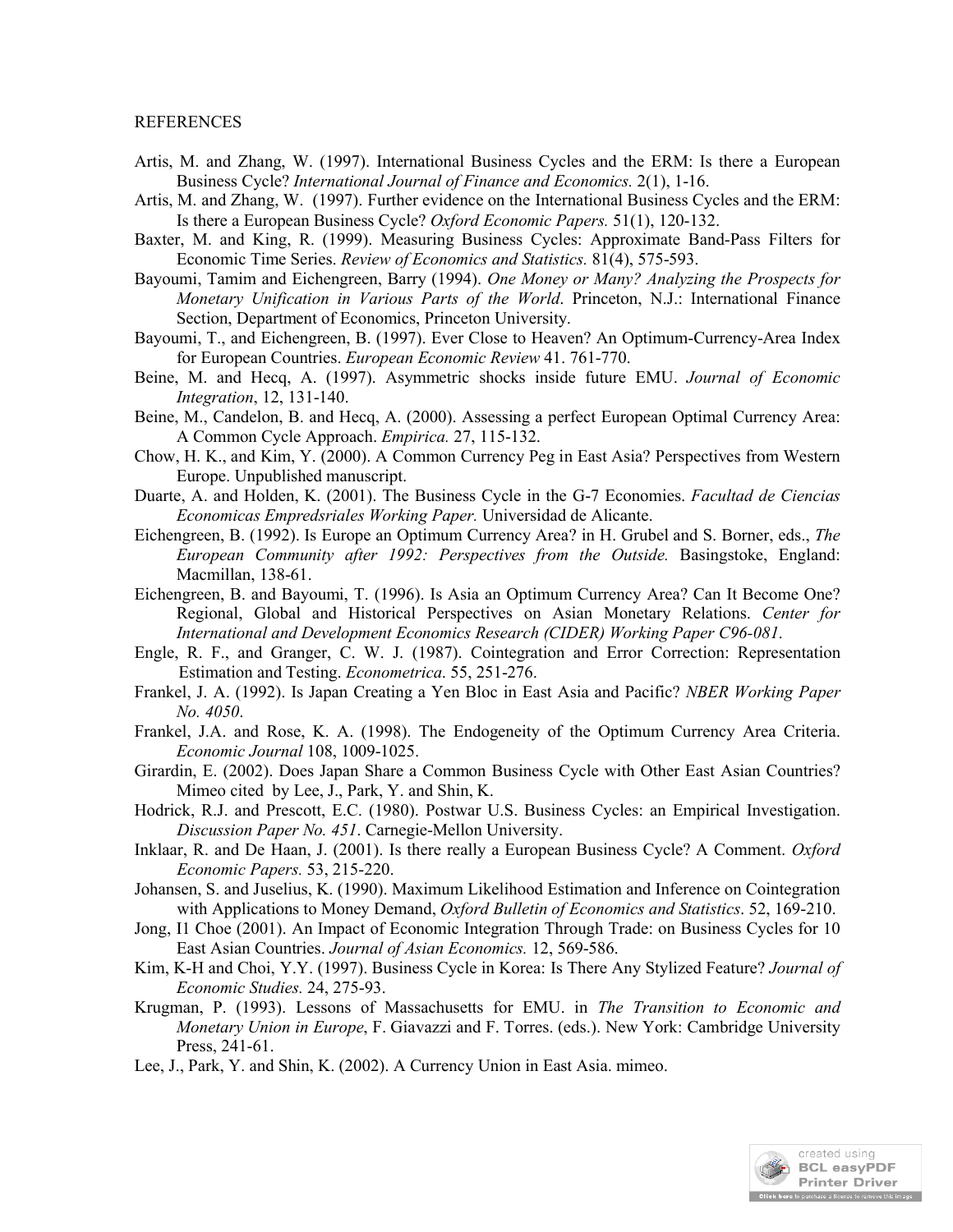- Loayza, N., Lopez, H. and Ubide, A. (2001). Comovements and Sectoral Interdependence: Evidence for Latin America, East Asia, and Europe. *IMF Staff Paper*, 48(2), 367-396.
- Lucas, R.E. (1977). Understanding Business Cycles. in *Stabilization of the Domestic and International Economy,* ed. K. Brunner and A.H. Meltzer. Amsterdam: North Holland, 215-239
- McKinnon, R. and Schnabl, G. (2003). Synchronized Business Cycle in East Asia and Fluctuations in the Yen/Dollar Exchange Rate. *The World Economy*, (forthcoming).
- Mundell, R. (1961). A Theory of Optimum Currency Areas. *American Economic Review.* 51, 657-65.
- Mundell, R. (2003). Prospects for an Asian Currency Area. *Journal of Asian Economies.* 14, 1-10.
- Pesaran, M.H., Shin, Y. and Smith, R.J. (1996). Testing for the Existence of a Long Run Relationship. *DAE Working Paper, No. 9622,* Department of Applied Economics. University of Cambridge.
- Pesaran, M.H., Shin, Y. and Smith, R.J. (2001). Bounds Testing Approaches to the Analysis of Level Relationships. *DAE Working Paper, No. 9907, Third Revision.* Department of Applied Economics. University of Cambridge.
- Sensier, M., Artis, M.J., Osborn, D. R. and Birchenhall, C. R. (2002). Domestic and International Influences on Business Cycle Regimes in Europe. *Centre for Growth and Business Cycle Research Discussion Paper Series*, University of Manchester, No. 11. http://www.ses.man.ac.uk/cgbcr/discussi.htm
- Shin, K., and Wang, Y. (2002). Trade Integration and Business Cycle Co-movements: The Case of Korea with Other Asian Countries. *KIEP Working Paper No. 02-08*, Korea Institute for International Economic Policy.

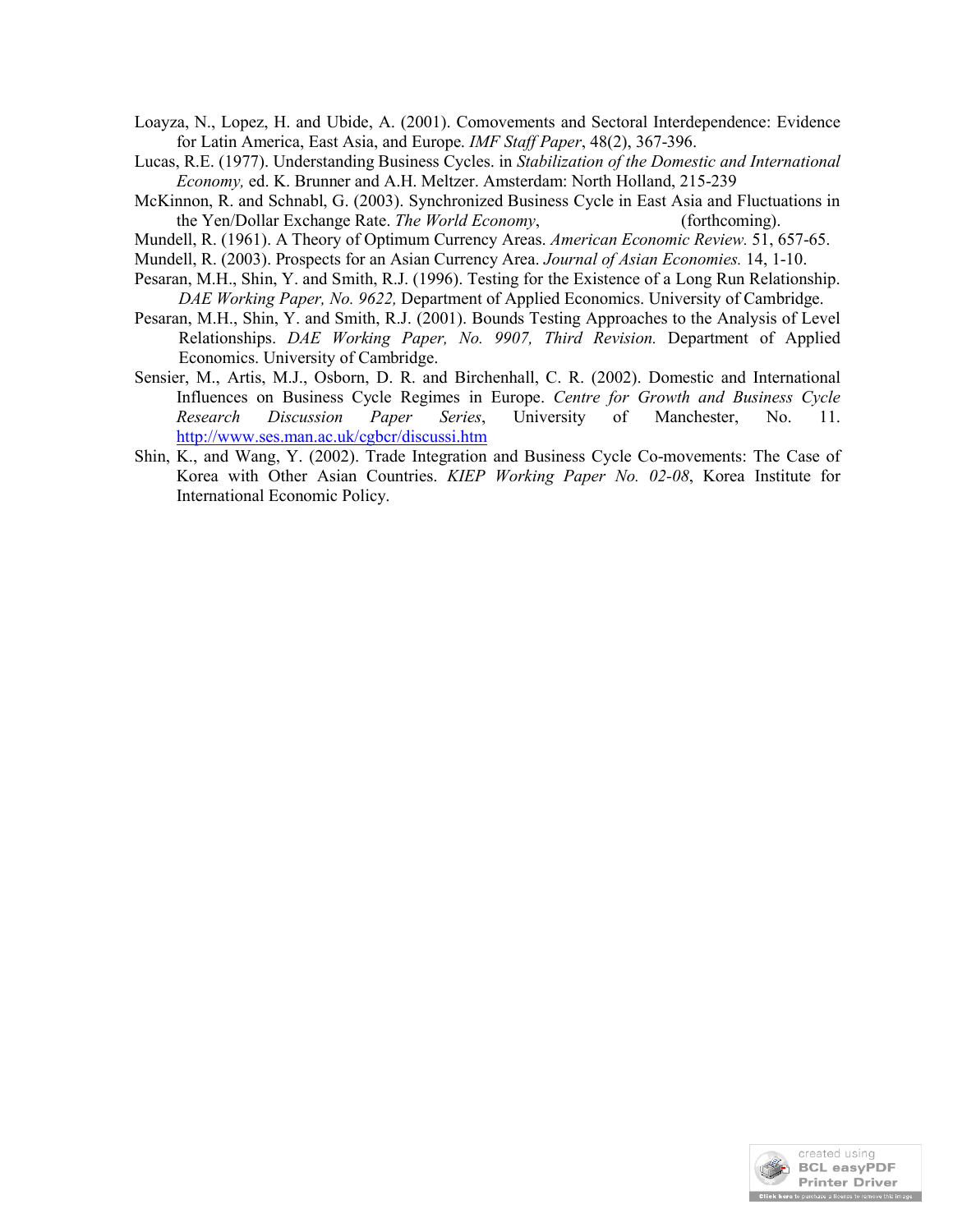

**Figure 1.** Real Outputs and Trend Components, 1960-2002

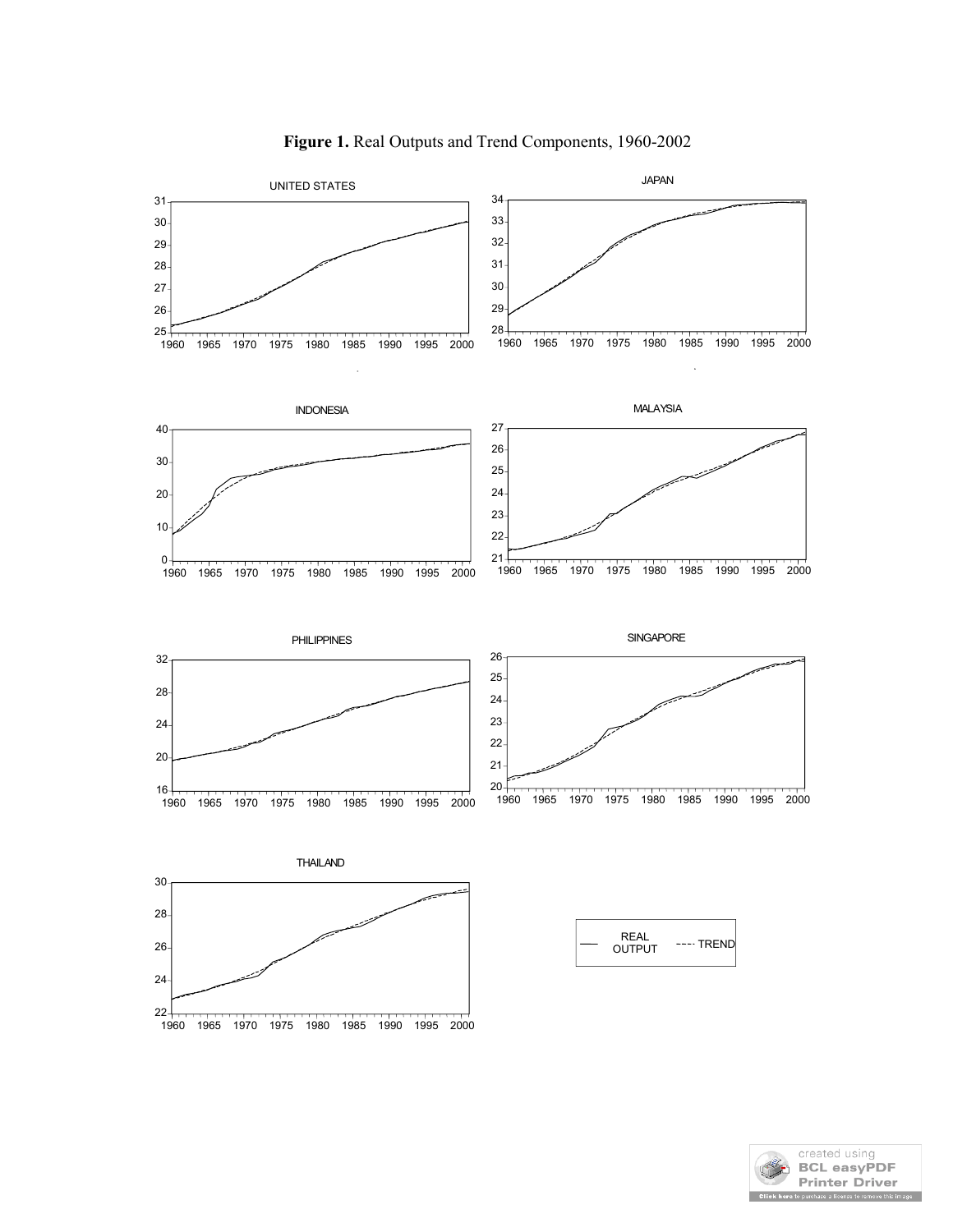

**Figure 2.** Business Cycles of Five ASEAN Countries, 1970-2002

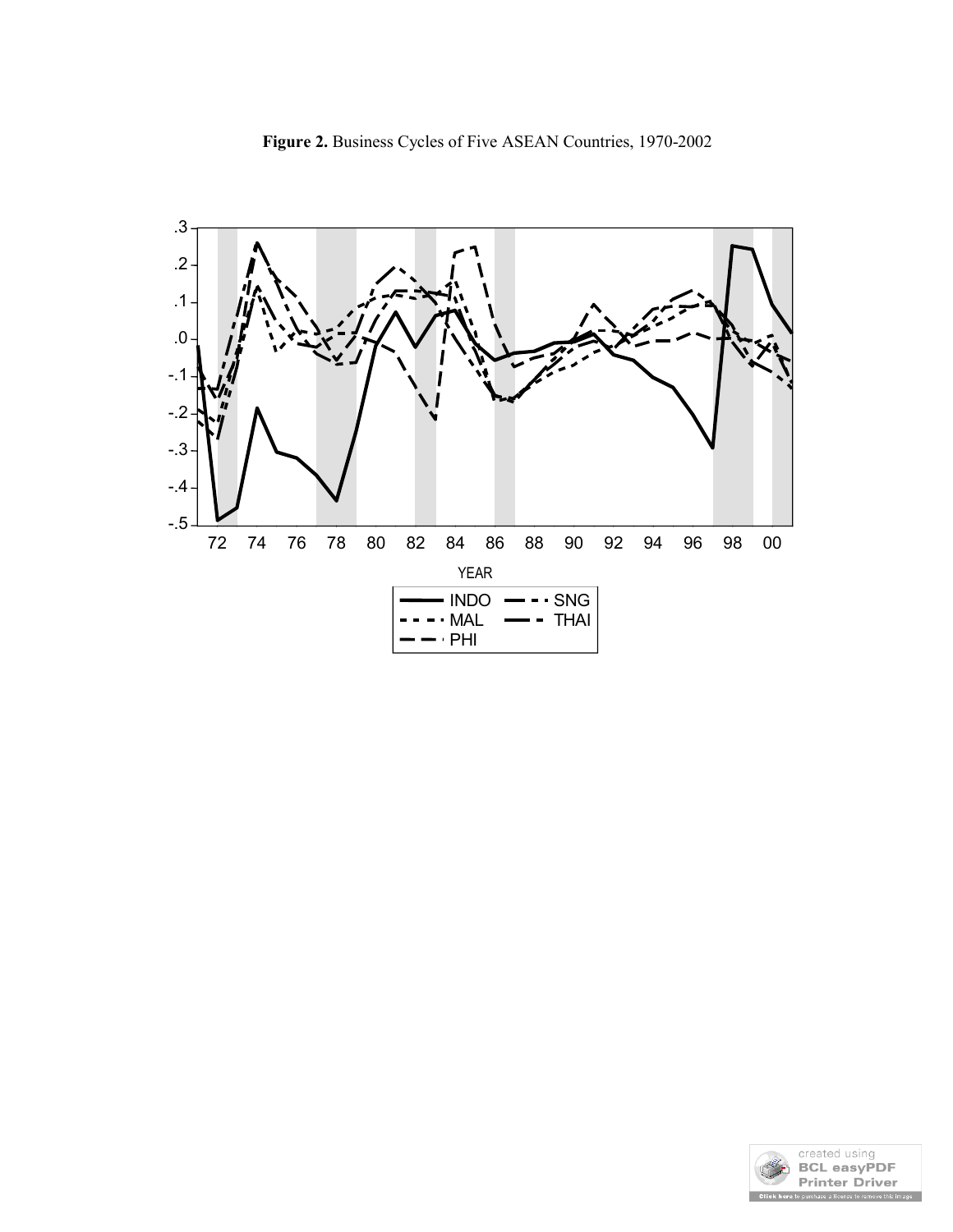

**Figure 3.** Business Cycles of Five ASEAN Countries and United States, 1960-2002

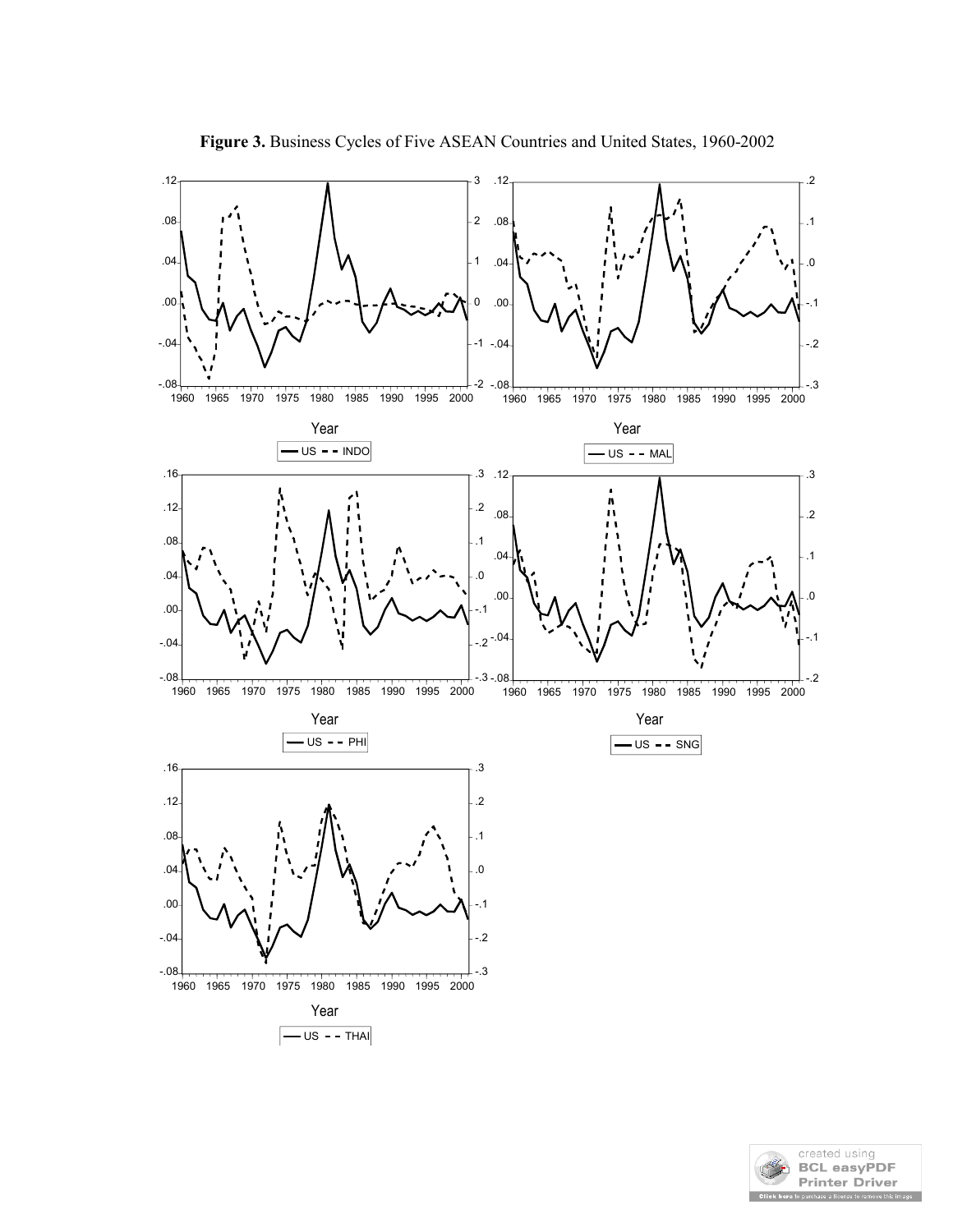

(Note: the units on the y axis are the cyclical component which were de-trended from real output based on the HP filtering method).

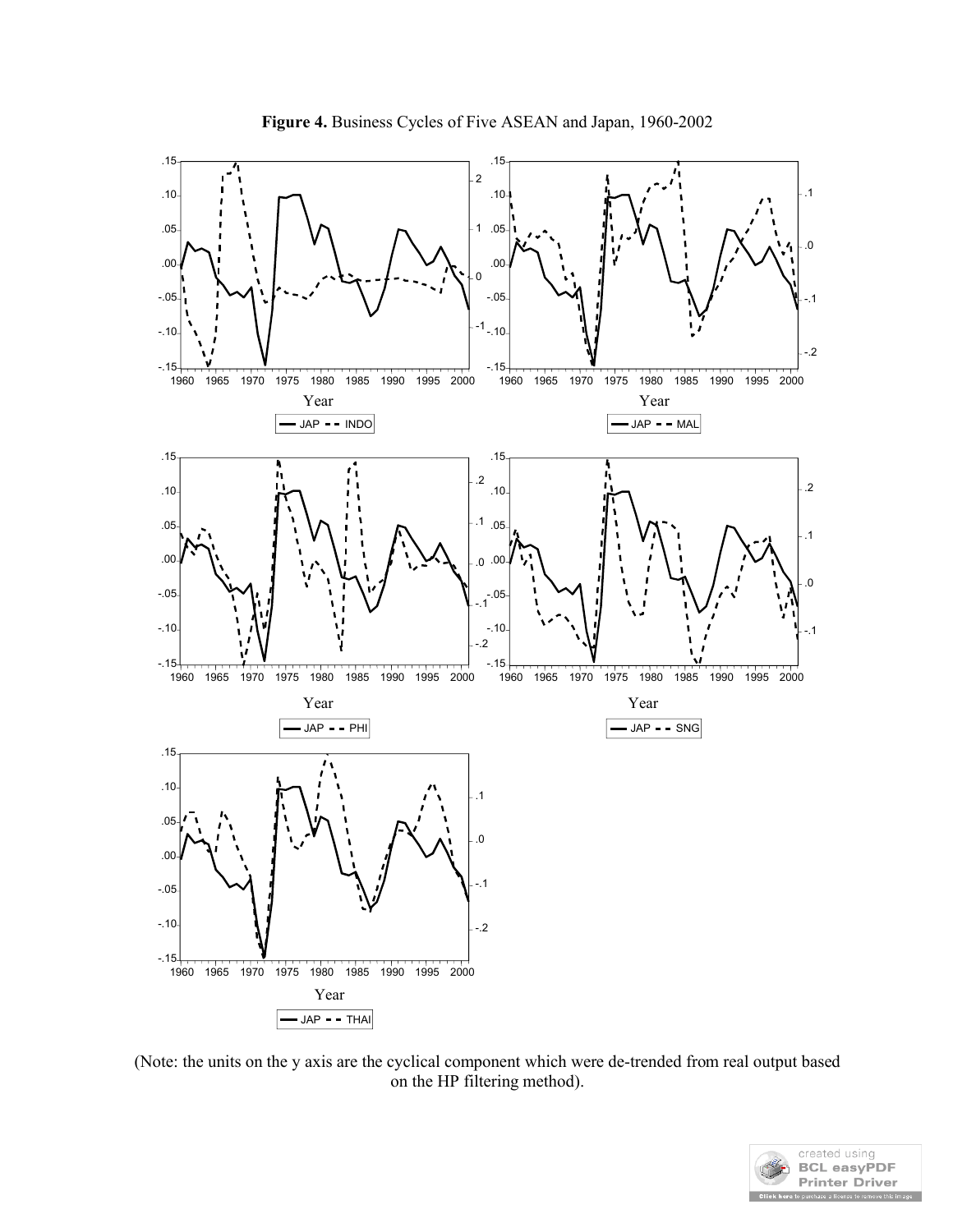# **STATIC ANALYSES**

|             | Table 1a. Correlation of Japan and ASEAN-5 on Real GDP, 1960 – 1996 |                          |            |            |            |      |  |  |
|-------------|---------------------------------------------------------------------|--------------------------|------------|------------|------------|------|--|--|
|             | JAP                                                                 | IND.                     | <b>MAL</b> | <b>PHI</b> | <b>SNG</b> | THAI |  |  |
| JAP         |                                                                     |                          |            |            |            |      |  |  |
| <b>IND</b>  | $-0.273032$                                                         | $\overline{\phantom{0}}$ |            |            |            |      |  |  |
| MAL         | 0.592151                                                            | $-0.088055$              |            |            |            |      |  |  |
| PHI         | 0.498675                                                            | $-0.346719$              | 0.369645   |            |            |      |  |  |
| <b>SNG</b>  | 0.573239                                                            | $-0.216036$              | 0.758209   | 0.412771   |            |      |  |  |
| <b>THAI</b> | 0.671467                                                            | 0.042857                 | 0.852636   | 0.202104   | 0.766698   | ۰    |  |  |

Notes: The following notations apply for all tables: US=United States of America, JAP=Japan, IND=Indonesia, MAL=Malaysia, PHI=Philippines, SNG=Singapore and THAI=Thailand.

| <b>Table 1b.</b> Correlation of Japan and ASEAN-5 on Real GDP, 1960 – 2002 |             |             |            |            |          |      |
|----------------------------------------------------------------------------|-------------|-------------|------------|------------|----------|------|
|                                                                            | JAP         | IND         | <b>MAL</b> | <b>PHI</b> | SNG.     | THAI |
| JAP                                                                        |             |             |            |            |          |      |
| <b>IND</b>                                                                 | $-0.272727$ | -           |            |            |          |      |
| MAL                                                                        | 0.606136    | $-0.092947$ | -          |            |          |      |
| PHI                                                                        | 0.504946    | $-0.345005$ | 0.372171   |            |          |      |
| <b>SNG</b>                                                                 | 0.589959    | $-0.222800$ | 0.769087   | 0.412885   |          |      |
| <b>THAI</b>                                                                | 0.688634    | 0.027476    | 0.848735   | 0.217721   | 0.775040 |      |

Note: See Table 1a for details.

|  |  |  |  |  | <b>Table 1c.</b> Correlation of US and ASEAN-5 on Real GDP, 1960 – 1996 |
|--|--|--|--|--|-------------------------------------------------------------------------|
|--|--|--|--|--|-------------------------------------------------------------------------|

|             | US       | IND                      | MAL                      | PHI      | <b>SNG</b> | <b>THAI</b>              |
|-------------|----------|--------------------------|--------------------------|----------|------------|--------------------------|
| <b>US</b>   |          |                          |                          |          |            |                          |
| <b>IND</b>  | 0.026070 | $\overline{\phantom{0}}$ |                          |          |            |                          |
| <b>MAL</b>  | 0.631964 | $-0.088055$              | $\overline{\phantom{0}}$ |          |            |                          |
| PHI         | 0.089769 | $-0.346719$              | 0.369645                 |          |            |                          |
| <b>SNG</b>  | 0.447782 | $-0.216036$              | 0.758209                 | 0.412771 | -          |                          |
| <b>THAI</b> | 0.613395 | 0.042857                 | 0.852636                 | 0.202104 | 0.766698   | $\overline{\phantom{a}}$ |

Note: See Table 1a for details.

|             | <b>Table 1d.</b> Correlation of US and ASEAN-5 on Real GDP, 1960 – 2002 |             |          |          |            |      |  |  |
|-------------|-------------------------------------------------------------------------|-------------|----------|----------|------------|------|--|--|
|             | US                                                                      | IND         | MAL      | PHI      | <b>SNG</b> | THAI |  |  |
| <b>US</b>   |                                                                         |             |          |          |            |      |  |  |
| <b>IND</b>  | 0.022640                                                                | ۰           |          |          |            |      |  |  |
| MAL         | 0.623178                                                                | $-0.092947$ |          |          |            |      |  |  |
| PHI         | 0.094197                                                                | $-0.345005$ | 0.372171 |          |            |      |  |  |
| <b>SNG</b>  | 0.447318                                                                | $-0.222800$ | 0.769087 | 0.412885 | -          |      |  |  |
| <b>THAI</b> | 0.593964                                                                | 0.027476    | 0.848735 | 0.217721 | 0.775040   | -    |  |  |

Note: See Table 1a for details.

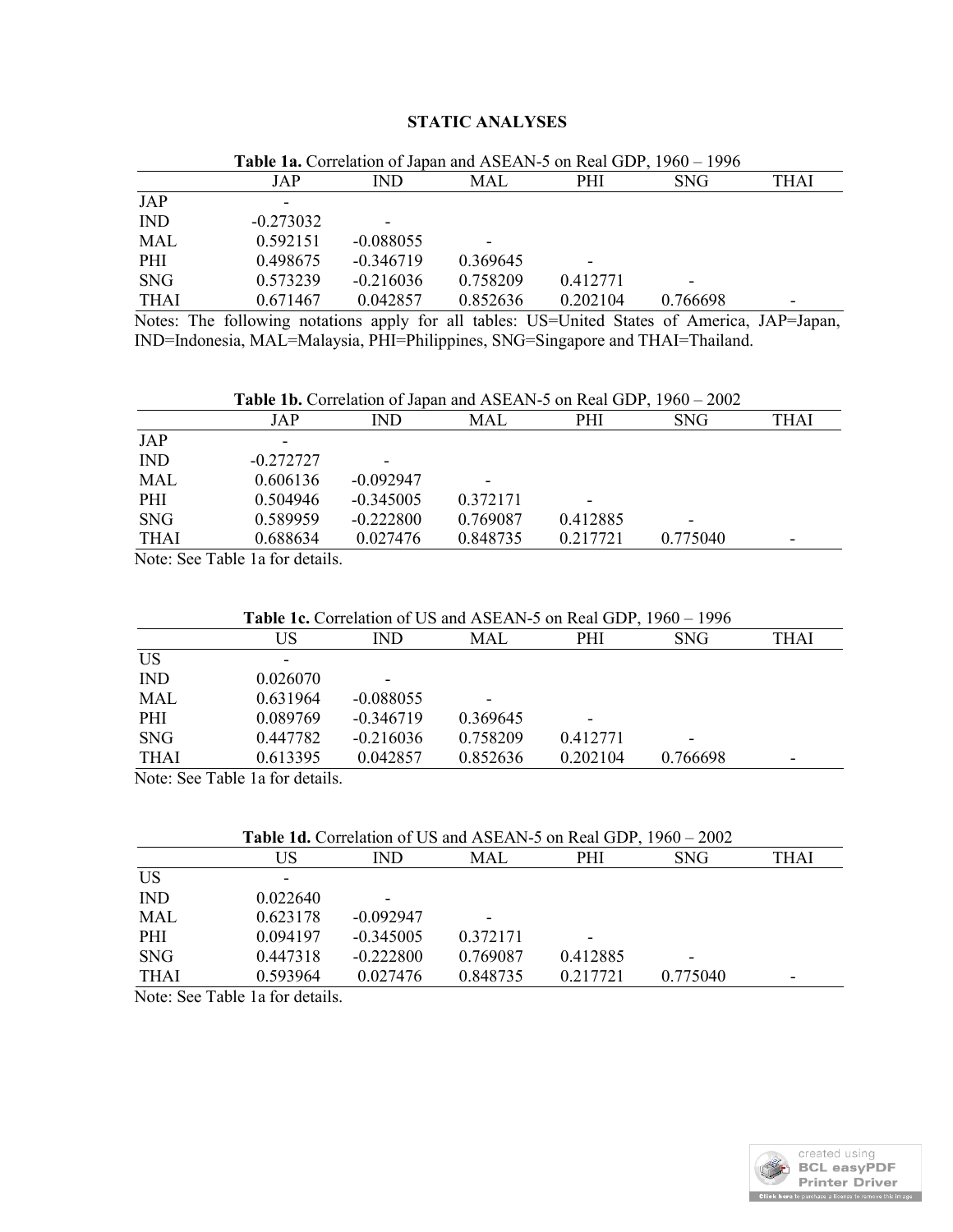# **STATIC ANALYSES**

| <b>Table 2a.</b> Correlation of Japan and ASEAN-5 on Real Exchange Rates, 1973M1 – 1996M12 |             |                          |          |          |            |      |  |  |
|--------------------------------------------------------------------------------------------|-------------|--------------------------|----------|----------|------------|------|--|--|
|                                                                                            | JAP         | IND.                     | MAL      | PHI      | <b>SNG</b> | THAI |  |  |
| JAP                                                                                        | ٠           |                          |          |          |            |      |  |  |
| <b>IND</b>                                                                                 | $-0.683771$ | $\overline{\phantom{0}}$ |          |          |            |      |  |  |
| <b>MAL</b>                                                                                 | $-0.686488$ | 0.902333                 |          |          |            |      |  |  |
| PHI                                                                                        | $-0.325434$ | 0.734035                 | 0.721578 |          |            |      |  |  |
| <b>SNG</b>                                                                                 | 0.047784    | 0.308150                 | 0.444036 | 0.585483 |            |      |  |  |
| <b>THAI</b>                                                                                | $-0.421819$ | 0.821312                 | 0.824480 | 0.832406 | 0.628780   | -    |  |  |

Notes: The following notations apply for all tables: US=United States of America, JAP=Japan, IND=Indonesia, MAL=Malaysia, PHI=Philippines, SNG=Singapore and THAI=Thailand.

| <b>Table 2b.</b> Correlation of Japan and ASEAN-5 on Real Exchange Rates, 1997M1 – 2002M12 |
|--------------------------------------------------------------------------------------------|
|--------------------------------------------------------------------------------------------|

|             | JAP                                                             | IND      | MAL                      | PHI      | <b>SNG</b> | <b>THAI</b>              |
|-------------|-----------------------------------------------------------------|----------|--------------------------|----------|------------|--------------------------|
| JAP         | $\overline{\phantom{0}}$                                        |          |                          |          |            |                          |
| <b>IND</b>  | 0.406785                                                        | -        |                          |          |            |                          |
| <b>MAL</b>  | 0.292953                                                        | 0.812958 | $\overline{\phantom{0}}$ |          |            |                          |
| PHI         | 0.522936                                                        | 0.683350 | 0.842878                 | -        |            |                          |
| <b>SNG</b>  | 0.455851                                                        | 0.548289 | 0.803641                 | 0.910362 | -          |                          |
| <b>THAI</b> | 0.460365                                                        | 0.701041 | 0.860068                 | 0.938252 | 0.832458   | $\overline{\phantom{a}}$ |
|             | $\mathbf{M}$ and $\mathbf{M}$ and $\mathbf{M}$ and $\mathbf{M}$ |          |                          |          |            |                          |

Note: See Table 1a for details.

| <b>Table 2c.</b> Correlation of US and ASEAN-5 on Real Exchange Rates, 1973M1 – 1996M12 |  |          |                          |          |          |            |      |  |
|-----------------------------------------------------------------------------------------|--|----------|--------------------------|----------|----------|------------|------|--|
|                                                                                         |  | US       | IND.                     | MAL      | PHI      | <b>SNG</b> | THAI |  |
| <b>US</b>                                                                               |  |          |                          |          |          |            |      |  |
| <b>IND</b>                                                                              |  | 0.755970 | $\overline{\phantom{0}}$ |          |          |            |      |  |
| <b>MAL</b>                                                                              |  | 0.864204 | 0.959095                 | -        |          |            |      |  |
| PHI                                                                                     |  | 0.866386 | 0.921225                 | 0.954341 |          |            |      |  |
| <b>SNG</b>                                                                              |  | 0.901185 | 0.841524                 | 0.925324 | 0.939294 |            |      |  |
| <b>THAI</b>                                                                             |  | 0.849588 | 0.956000                 | 0.982461 | 0.961618 | 0.922998   |      |  |

Note: See Table 1a for details.

| Table 2d. Correlation of US and ASEAN-5 on Real Exchange Rates, 1997M1 - 2002M12 |  |  |
|----------------------------------------------------------------------------------|--|--|
|                                                                                  |  |  |

|             | US          | IND      | MAL      | PHI      | <b>SNG</b> | THAI |
|-------------|-------------|----------|----------|----------|------------|------|
| <b>US</b>   | ۰           |          |          |          |            |      |
| <b>IND</b>  | $-0.099300$ | ٠        |          |          |            |      |
| <b>MAL</b>  | 0.407450    | 0.681381 | ۰        |          |            |      |
| PHI         | 0.111361    | 0.586633 | 0.813385 | -        |            |      |
| <b>SNG</b>  | 0.473726    | 0.344066 | 0.826287 | 0.827963 | -          |      |
| <b>THAI</b> | 0.168828    | 0.604611 | 0.837833 | 0.921727 | 0.763958   | ۰    |

Note: See Table 1a for details.

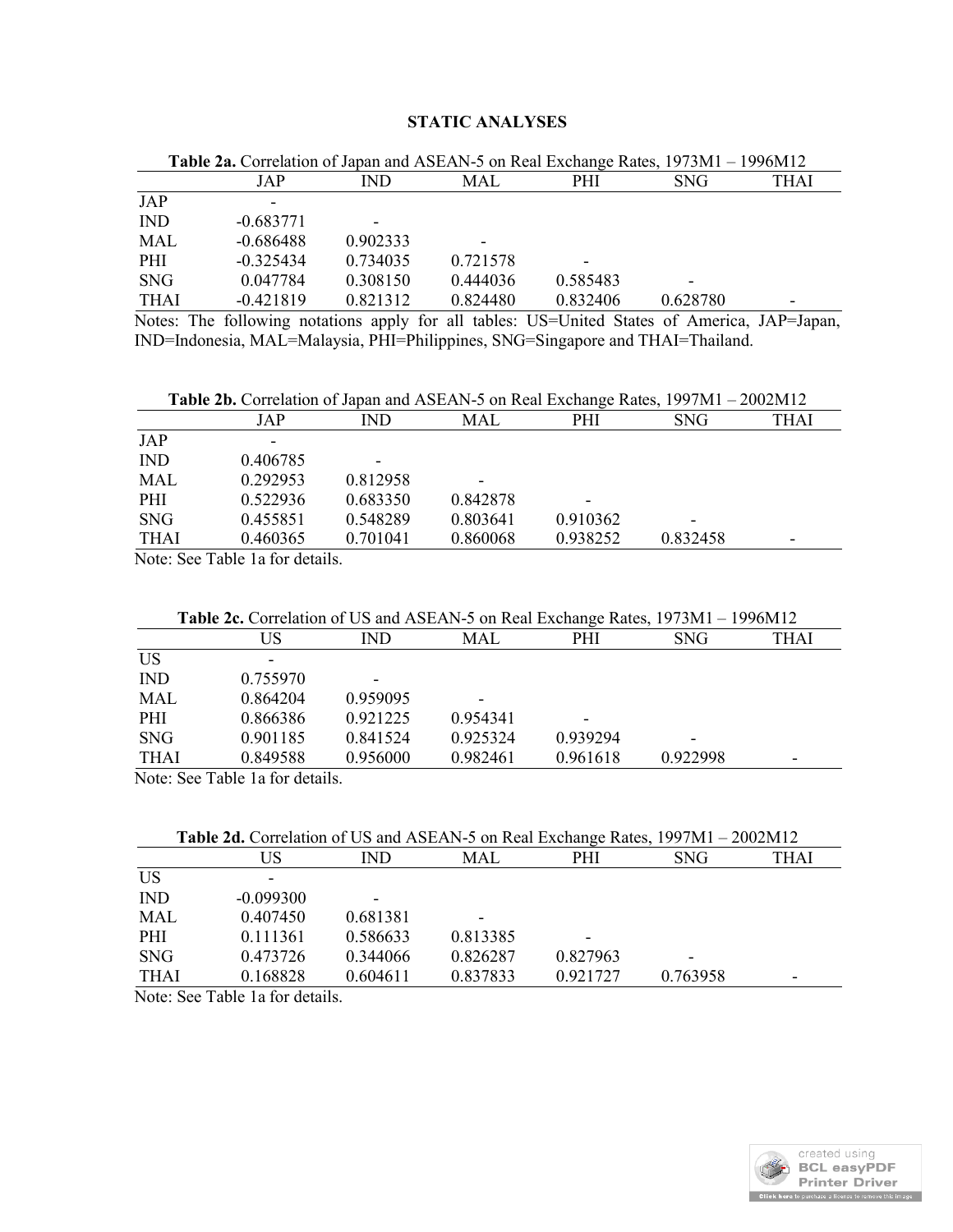# **STATIC ANALYSES**

|             |          |          |            |          | <b>Table 3a.</b> Correlation of Japan and ASEAN-5 on Consumer Price Index, 1973M1 – 1996M12 |      |
|-------------|----------|----------|------------|----------|---------------------------------------------------------------------------------------------|------|
|             | JAP      | IND.     | <b>MAL</b> | PHI      | <b>SNG</b>                                                                                  | THAI |
| JAP         | -        |          |            |          |                                                                                             |      |
| <b>IND</b>  | 0.104540 |          |            |          |                                                                                             |      |
| MAL         | 0.256273 | 0.085676 |            |          |                                                                                             |      |
| <b>PHI</b>  | 0.206232 | 0.057264 | 0.137460   |          |                                                                                             |      |
| <b>SNG</b>  | 0.336510 | 0.061210 | 0.726958   | 0.224218 |                                                                                             |      |
| <b>THAI</b> | 0.618983 | 0.123691 | 0.363261   | 0.101811 | 0.536292                                                                                    | ۰    |

Note: See Table 1a for details.

|              |             | <b>Table 3b.</b> Correlation of Japan and ASEAN-5 on Consumer Price Index, 1997M1 – 2002M12 |             |             |             |                          |
|--------------|-------------|---------------------------------------------------------------------------------------------|-------------|-------------|-------------|--------------------------|
|              | JAP         | IND.                                                                                        | <b>MAL</b>  | <b>PHI</b>  | SNG.        | THAI                     |
| JAP          |             |                                                                                             |             |             |             |                          |
| <b>IND</b>   | $-0.106421$ |                                                                                             |             |             |             |                          |
| MAL          | $-0.228038$ | 0.756632                                                                                    |             |             |             |                          |
| <b>PHI</b>   | $-0.070318$ | 0.766025                                                                                    | 0.604838    | -           |             |                          |
| <b>SNG</b>   | 0.181422    | $-0.746099$                                                                                 | $-0.602173$ | $-0.328491$ |             |                          |
| <b>THAI</b>  | 0.241277    | 0.374902                                                                                    | 0.451801    | 0.452178    | $-0.014659$ | $\overline{\phantom{0}}$ |
| <b>11.</b> a | $T = 11.4$  |                                                                                             |             |             |             |                          |

Note: See Table 1a for details.

| <b>Table 3c.</b> Correlation of US and ASEAN-5 on Consumer Price Index, 1973M1 – 1996M12 |  |  |
|------------------------------------------------------------------------------------------|--|--|
|------------------------------------------------------------------------------------------|--|--|

|              | US                   | IND                      | <b>MAL</b> | PHI      | <b>SNG</b> | THAI |
|--------------|----------------------|--------------------------|------------|----------|------------|------|
| <b>US</b>    | -                    |                          |            |          |            |      |
| <b>IND</b>   | $-0.047671$          | $\overline{\phantom{0}}$ |            |          |            |      |
| MAL          | 0.144225             | 0.085676                 | -          |          |            |      |
| PHI          | 0.298514             | 0.057264                 | 0.137460   |          |            |      |
| <b>SNG</b>   | 0.368706             | 0.061210                 | 0.726958   | 0.224218 | -          |      |
| <b>THAI</b>  | 0.510675             | 0.123691                 | 0.363261   | 0.101811 | 0.536292   | -    |
| $\mathbf{v}$ | $-11$ $-1$ $-1$ $+1$ |                          |            |          |            |      |

Note: See Table 1a for details.

|             | Table 3d. Correlation of US and ASEAN-5 on Consumer Price Index, 1997M1 – 2002M12 |             |             |             |             |      |  |  |  |
|-------------|-----------------------------------------------------------------------------------|-------------|-------------|-------------|-------------|------|--|--|--|
|             | US                                                                                | IND.        | MAL         | PHI.        | <b>SNG</b>  | THAI |  |  |  |
| <b>US</b>   |                                                                                   |             |             |             |             |      |  |  |  |
| <b>IND</b>  | $-0.557672$                                                                       |             |             |             |             |      |  |  |  |
| <b>MAL</b>  | $-0.472085$                                                                       | 0.756632    |             |             |             |      |  |  |  |
| PHI         | $-0.273333$                                                                       | 0.766025    | 0.604838    |             |             |      |  |  |  |
| <b>SNG</b>  | 0.644058                                                                          | $-0.746099$ | $-0.602173$ | $-0.328491$ |             |      |  |  |  |
| <b>THAI</b> | $-0.128479$                                                                       | 0.374902    | 0.451801    | 0.452178    | $-0.014659$ | -    |  |  |  |

Note: See Table 1a for details.

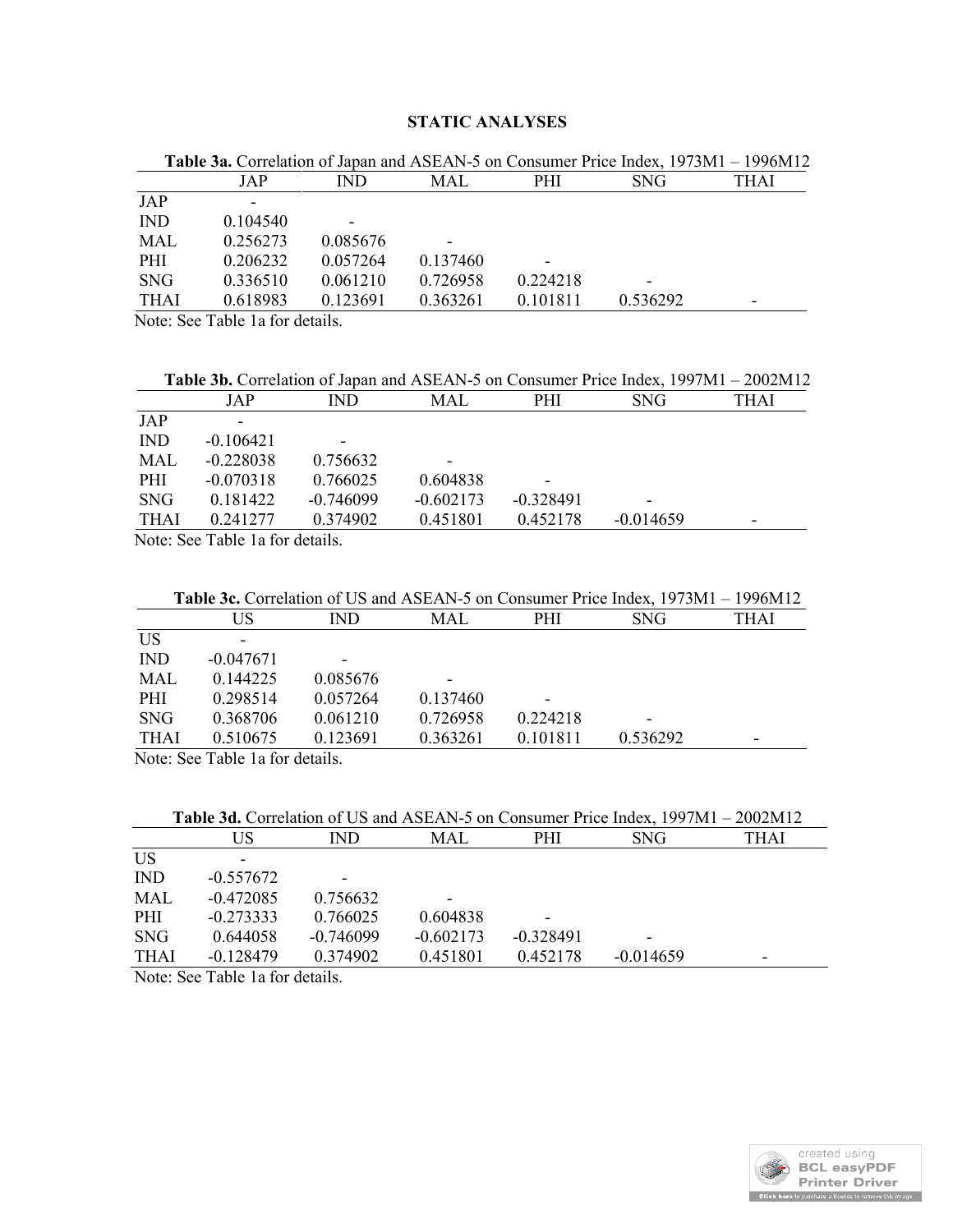# **DYNAMIC ANALYSES**

| Model       | 1960-1996     | 1960-2002 |
|-------------|---------------|-----------|
|             | $F(X $ ASEAN) |           |
| <b>IND</b>  | 3.2350        | 3.6385    |
| <b>MAL</b>  | $6.4761*$     | $6.8858*$ |
| PHI         | 3.9240        | $5.1104*$ |
| <b>SNG</b>  | $5.6214*$     | $5.7280*$ |
| <b>THAI</b> | $6.1225*$     | $6.8671*$ |

Notes:

Asterisk \* denotes rejection of null hypothesis at 5% significant level. The estimated ARDL models contain intercepts without trends. For each country, the cyclical comovement is examined by having the other ASEAN-4 as 'forcing variables'. The appropriate critical values bounds of the ARDL Fstatistics are 3.219 and 4.738 at 95% confidence level, as tabulated in Pesaran *et al*. (1996).

Notes: The following notations apply for all tables: US=United States of America, JAP=Japan, IND=Indonesia, MAL=Malaysia, PHI=Philippines, SNG=Singapore and THAI=Thailand.

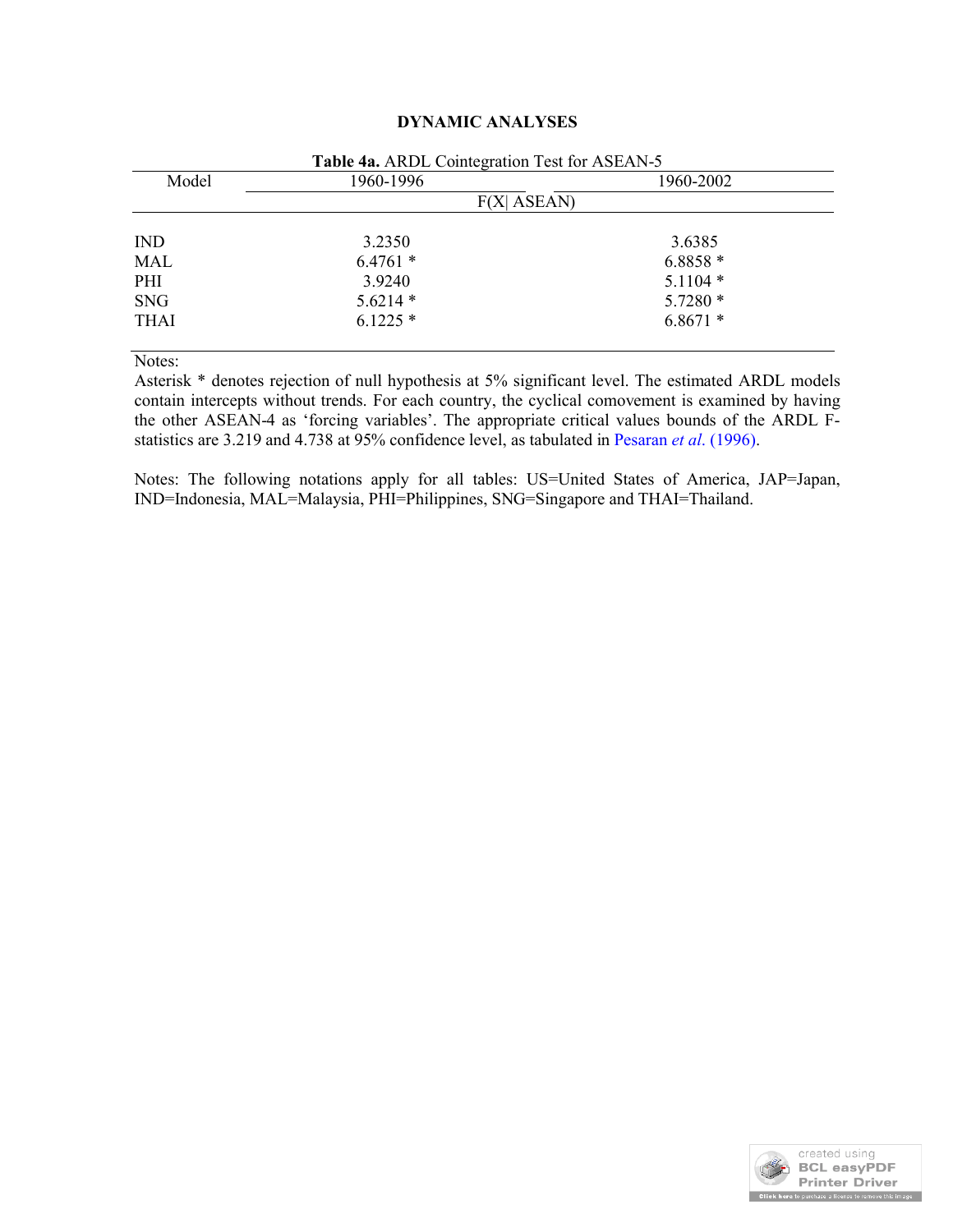|             | 1960-1996            |                         |                       |                         |                      |                         |  |
|-------------|----------------------|-------------------------|-----------------------|-------------------------|----------------------|-------------------------|--|
|             | $\mathcal{C}$        | <b>IND</b>              | <b>MAL</b>            | PHI                     | <b>SNG</b>           | <b>THAI</b>             |  |
| <b>IND</b>  | 0.03<br>$[0.50]$     |                         | 5.29<br>$[1.27]$      | $-3.50$ **<br>$[-2.82]$ | $-4.89$<br>$[-1.57]$ | $-4.59$<br>$[-1.20]$    |  |
| <b>MAL</b>  | $-0.00$<br>$[-0.14]$ | $-0.03$ **<br>$[-2.52]$ |                       | $-0.09$<br>$[0.90]$     | 0.15<br>[1.09]       | $0.94$ ***<br>[7.24]    |  |
| PHI         | 0.01<br>[0.46]       | 0.01<br>[0.18]          | $3.57**$<br>$[2.53]$  |                         | 0.80<br>[1.24]       | $-4.14$ **<br>$[-2.51]$ |  |
| <b>SNG</b>  | 0.01<br>[0.33]       | $-0.02$<br>$[-0.22]$    | $1.07$ ***<br>[4.56]  | 0.07<br>[0.45]          |                      | $-0.78**$<br>$[-0.41]$  |  |
| <b>THAI</b> | 0.00<br>[0.36]       | 0.01<br>[1.39]          | $0.89***$<br>$[7.92]$ | 0.04<br>[0.36]          | 0.03<br>[0.26]       |                         |  |
|             |                      |                         | 1960-2002             |                         |                      |                         |  |
| <b>IND</b>  | 0.02<br>[0.45]       |                         | 4.29<br>$[1.57]$      | $-3.40$ **<br>$[-2.72]$ | $-4.89$<br>$[-1.57]$ | $-4.39$<br>$[-1.30]$    |  |
| <b>MAL</b>  | $-0.00$<br>$[-0.24]$ | $-0.03$ **<br>$[-2.62]$ |                       | $-0.09$<br>$[-0.93]$    | $0.22*$<br>[1.76]    | $0.88***$<br>[7.40]     |  |
| PHI         | 0.00<br>[0.13]       | 0.01<br>[0.13]          | $3.23**$<br>[2.57]    |                         | 0.65<br>[1.13]       | $-3.65$ **<br>$[-2.55]$ |  |
| <b>SNG</b>  | 0.00<br>[0.10]       | 0.02<br>[1.57]          | $0.80$ ***<br>[6.73]  | 0.07<br>[0.55]          |                      | $-0.03$<br>$[-0.31]$    |  |
| <b>THAI</b> | 0.01<br>[0.46]       | 0.02<br>[1.29]          | $0.98***$<br>[6.92]   | 0.04<br>[0.50]          | 0.04<br>[0.32]       |                         |  |

**Table 4b.** ARDL Long Run Coefficients of ASEAN-5 Model

Notes:

Asterisks \*, \*\* and \*\*\* denote significant at 10%, 5% and 1% level respectively. T-statistics are reported in the parentheses. The selection of optimal lags is based on the Akaike Information Criterion.

Notes: The following notations apply for all tables: US=United States of America, JAP=Japan, IND=Indonesia, MAL=Malaysia, PHI=Philippines, SNG=Singapore and THAI=Thailand.

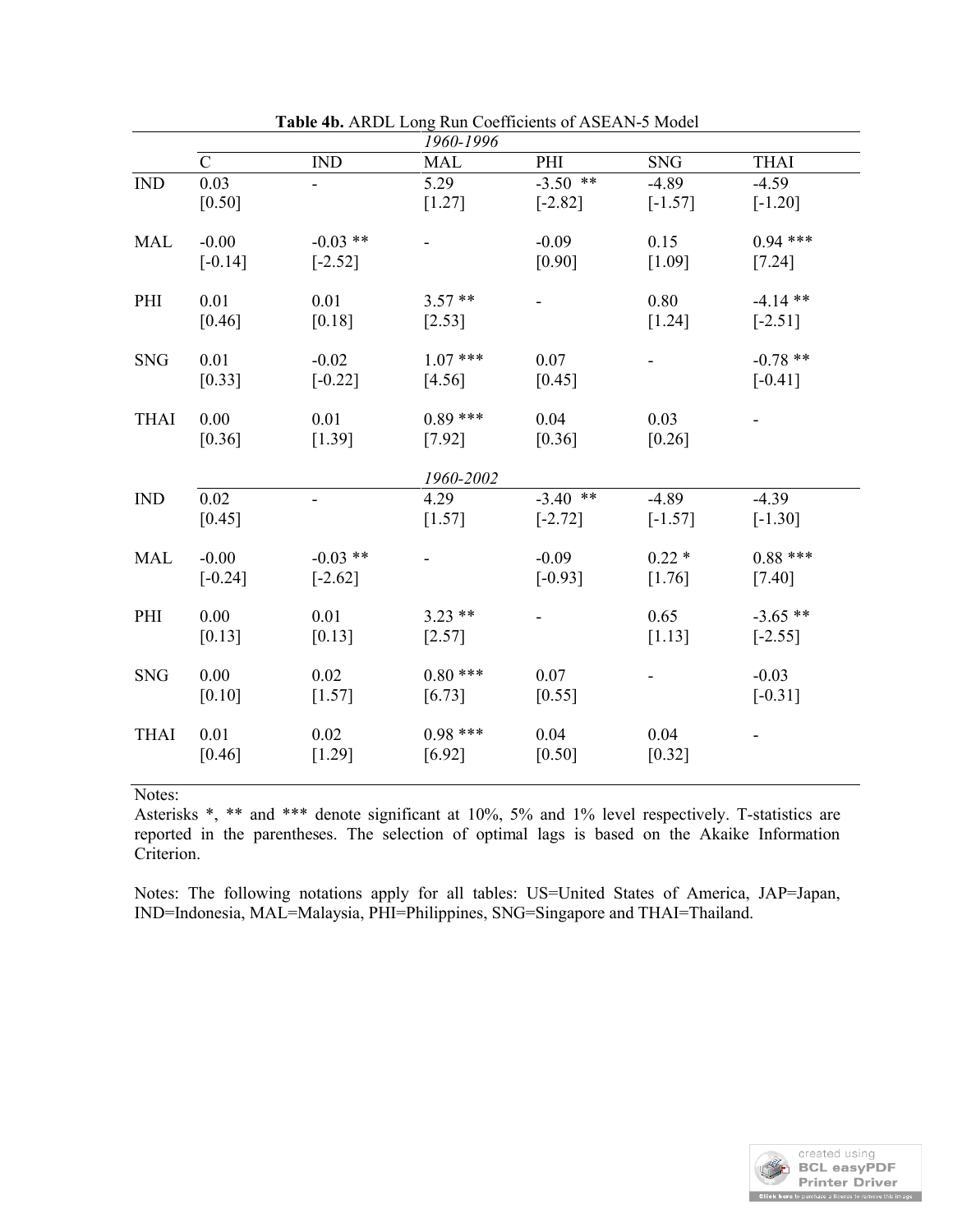| Model       | 1960-1996        | 1960-2002 |
|-------------|------------------|-----------|
|             | F(ASEAN US, JAP) |           |
| <b>IND</b>  | 3.4900           | 4.1456    |
| <b>MAL</b>  | $6.1760*$        | $7.1399*$ |
| PHI         | $4.9688*$        | 4.8358 *  |
| <b>SNG</b>  | $5.4448*$        | 5.8448 *  |
| <b>THAI</b> | $4.7488*$        | $5.9340*$ |

Notes:

Asterisk \* denotes rejection of null hypothesis at 5% significant level. The estimated ARDL models contain intercepts without trends. For each country, the cyclical comovement is examined by having the US and Japan as 'forcing variables'. The appropriate critical values bounds of the ARDL Fstatistics are 3.219 and 4.738 at 95% confidence level, as tabulated in Pesaran *et al*. (1996).

Cointegration refers to stationary linear combinations of the variables that individually follow nonstationary processes. Such linear combination is fundamentally interpreted as long run equilibrium relationship. The concept of cointegration is advocated by Engle and Granger (1987) who have recently won the Nobel price in 2003.

|             |                     | 1960-1996       |                                |
|-------------|---------------------|-----------------|--------------------------------|
|             | $\mathcal{C}$       | <b>US</b>       | JAP                            |
| <b>IND</b>  | $0.05$ [0.36]       | 1.51 $[0.73]$   | $-4.43$ [ $-1.71$ ]            |
| MAL         | $-0.00$ [ $-0.14$ ] | $1.02$ [1.90]*  | $1.55$ [3.25]***               |
| PHI         | $-0.00$ [ $-0.14$ ] | $0.32$ [0.51]   | $0.85$ [1.99]*                 |
| <b>SNG</b>  | $-0.01$ [ $-0.50$ ] | $0.98$ [1.68]   | $1.18$ [3.94]***               |
| <b>THAI</b> | $-0.00$ [ $-0.13$ ] | $0.60$ [1.64]   | $1.17$ [4.67]***               |
|             |                     | 1960-2002       |                                |
| <b>IND</b>  | $0.04$ [0.31]       | $1.35$ [0.33]   | $-4.14$ $[-1.73]$ <sup>*</sup> |
| MAL         | $-0.00$ [ $-0.08$ ] | $1.05$ [2.13]** | $1.59$ [3.64]***               |
| PHI         | $-0.00$ [ $-0.20$ ] | $0.68$ [1.06]   | $0.83$ [1.90]*                 |
| <b>SNG</b>  | $-0.00$ [ $-0.32$ ] | $0.88$ [1.63]   | $1.13$ [4.04]***               |
| <b>THAI</b> | $-0.00$ [ $-0.13$ ] | $0.64$ [1.72]*  | $1.19$ [4.69]***               |

# **Table 5b.** ARDL Long Run Coefficients of ASEAN+US+ JAPAN

Notes:

Asterisks \*, \*\* and \*\*\* denote significant at 10%, 5% and 1% level respectively. T-statistics are reported in the parentheses. The selection of optimal lags is based on the Akaike Information Criterion.